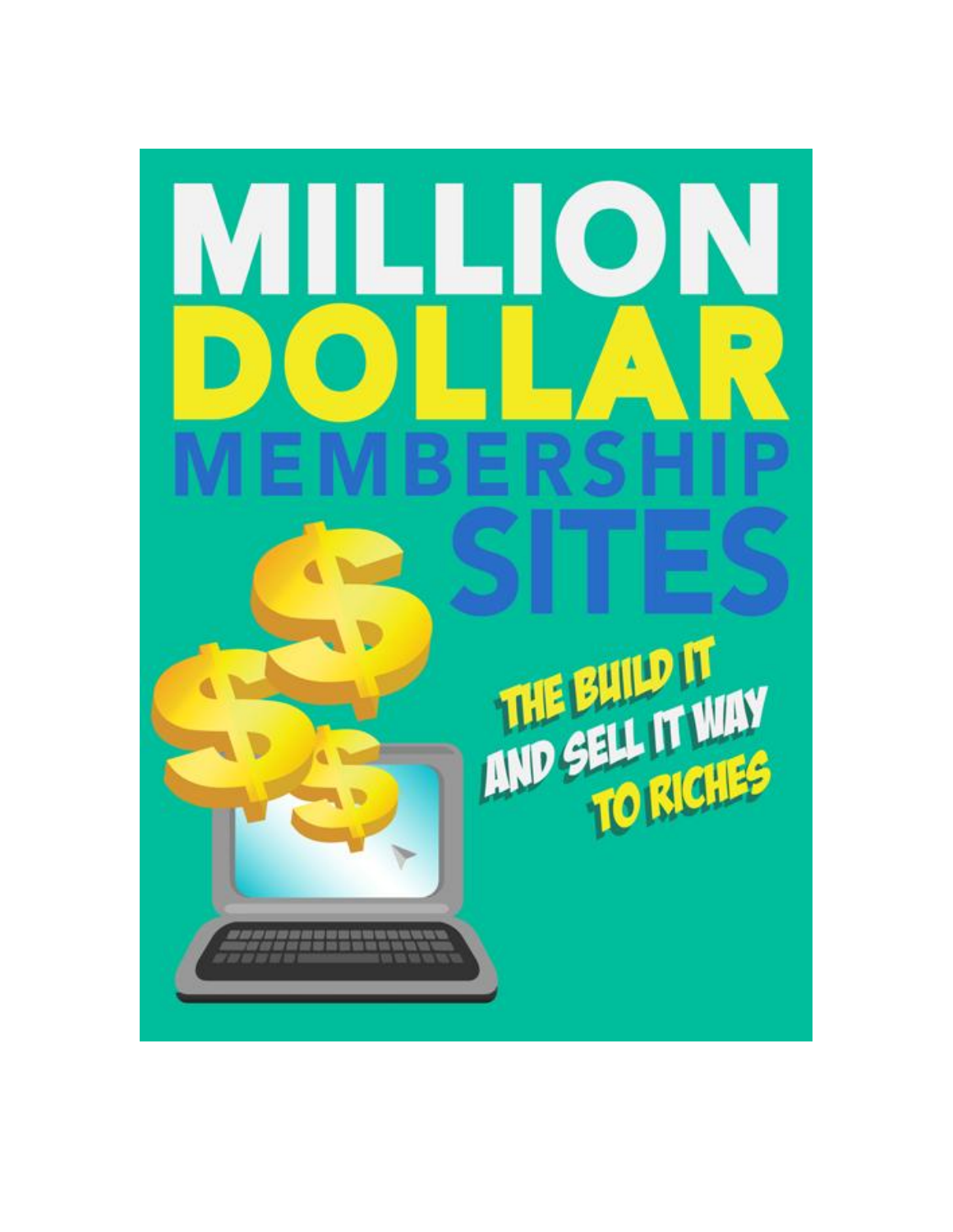**Million-Dollar Membership Site: The Build It And Sell It Way To Riches**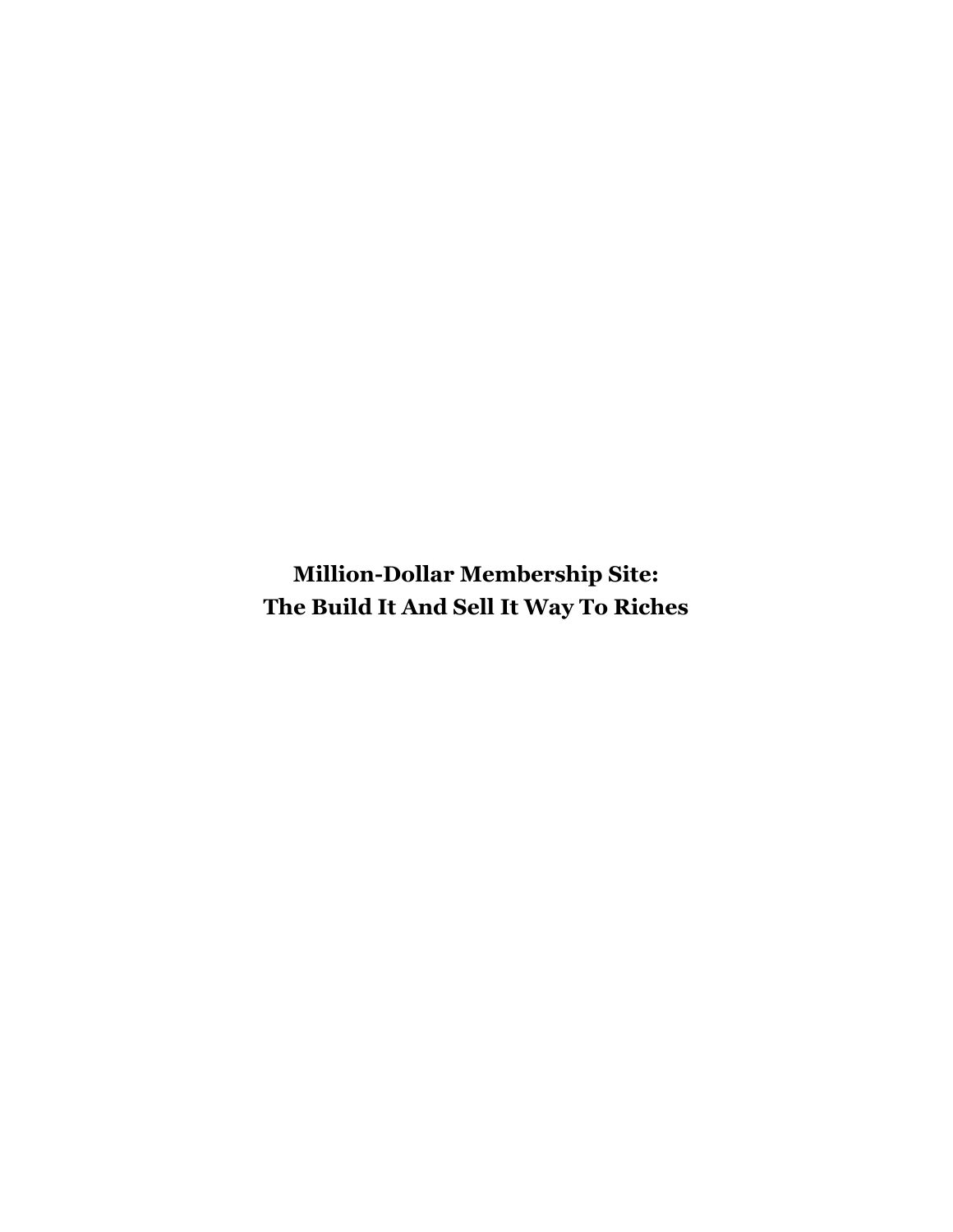### **Terms and Conditions**

#### LEGAL NOTICE

The Publisher has strived to be as accurate and complete as possible in the creation of this report, notwithstanding the fact that he does not warrant or represent at any time that the contents within are accurate due to the rapidly changing nature of the Internet.

While all attempts have been made to verify information provided in this publication, the Publisher assumes no responsibility for errors, omissions, or contrary interpretation of the subject matter herein. Any perceived slights of specific persons, peoples, or organizations are unintentional.

In practical advice books, like anything else in life, there are no guarantees of income made. Readers are cautioned to reply on their own judgment about their individual circumstances to act accordingly.

This book is not intended for use as a source of legal, business, accounting or financial advice. All readers are advised to seek services of competent professionals in legal, business, accounting and finance fields.

You are encouraged to print this book for easy reading.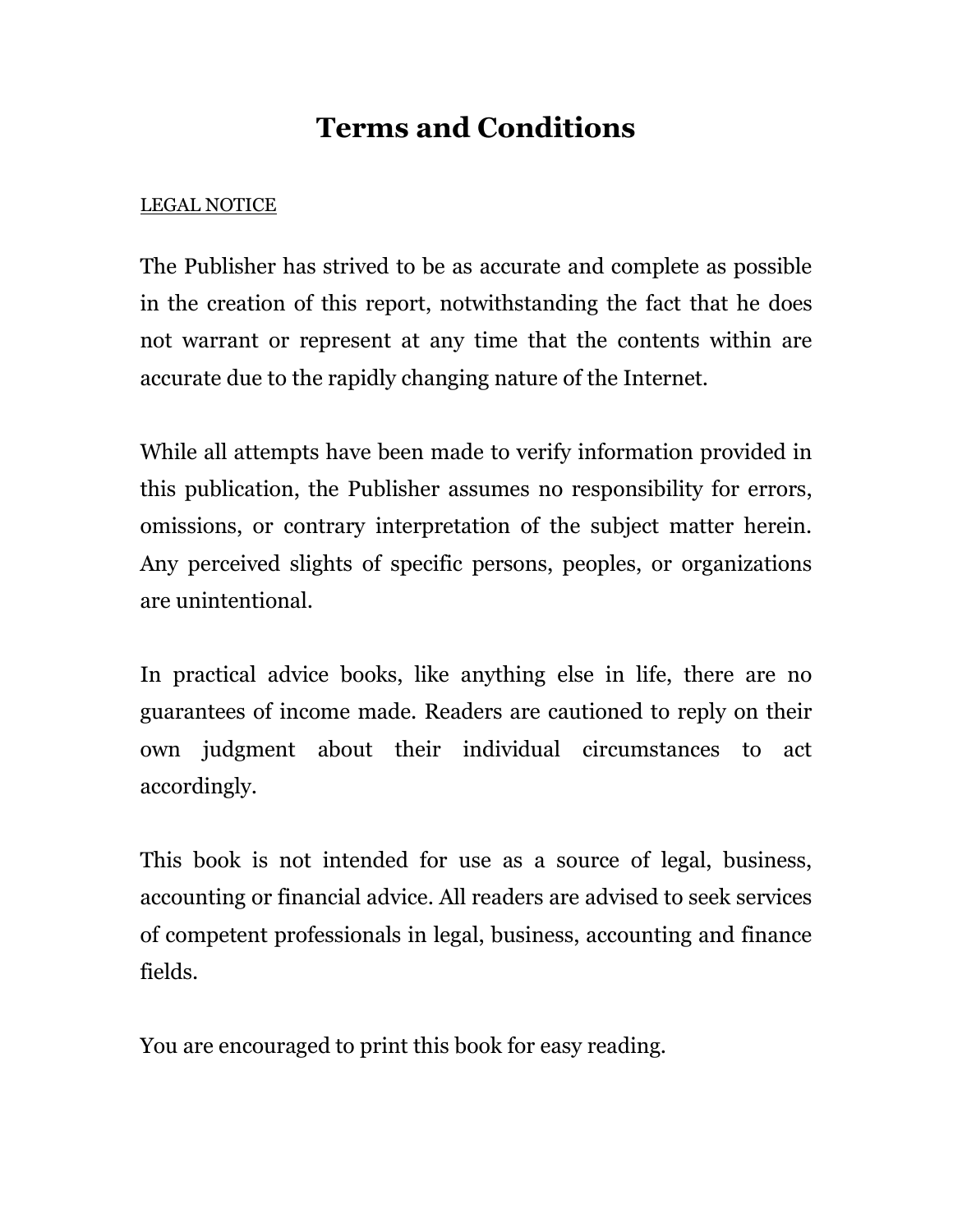#### **Contents**

Foreword

Chapter 1: **Introduction**

Chapter 2: **Why Membership Sites Are So Lucrative**

Chapter 3: **How Do Membership Sites Work**

Chapter 4: **Internet Marketers Sell Their Membership Sites For Big Money**

Chapter 5: **Researching For The Correct Niche**

Chapter 6: **Setting Up Your First Membership Site**

Chapter 7: **Putting Together Content And Payment Methods**

Chapter 8: **How To get The High Page Rank**

Chapter 9: **Tips For Selling Off The Site**

Chapter 10: **Conclusion**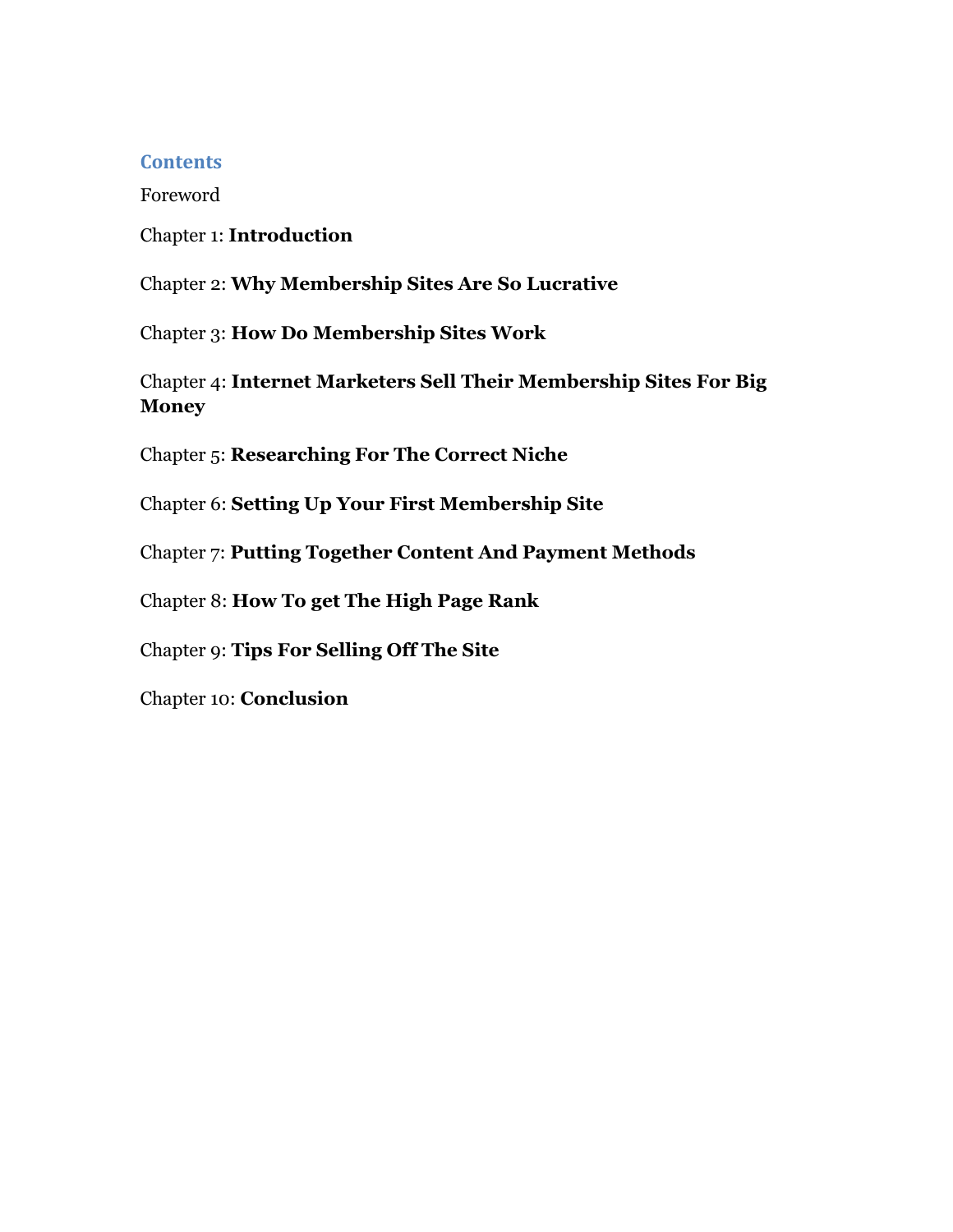## Foreword

The Internet has been called "the great equalizer". Anyone who has access to a computer and an Internet connection has the entire world at his fingertips. The World Wide Web bridges oceans and continents and brings people together. Since the Internet came into civilian use in the mid-90s, websites containing useful information and entertainment have draw the most views.

This rapid explosion of online presence has also brought about a new phenomenon: social networking. This technology is at both advanced and human. It is advanced because it transmits information at lightning speed; human because it harnesses the human potential to connect, share, and communicate.

Many enterprising individuals have also started websites that require paid membership; these websites contain information that is otherwise inaccessible to others. Discussion forums are another form of network that allows sharing of ideas and concepts among people with similar passions and interests.

We will delve into this subject here.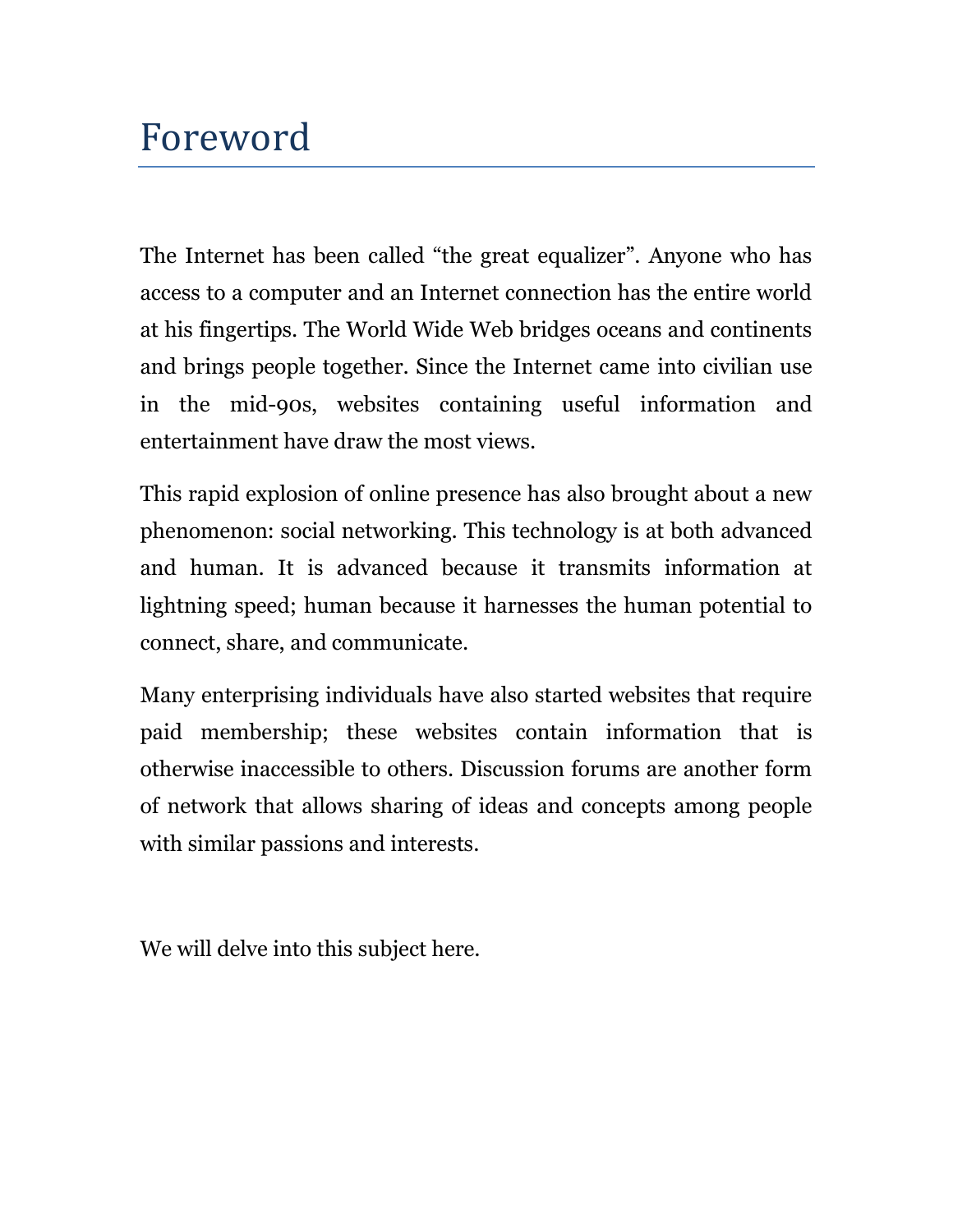## Chapter 1 Introduction

Despite the advent of social networks, paid membership websites are not going away. In fact, they are expanding, and more members-only websites are being set up. Membership websites capitalize on the fact that people are willing to pay for information that they find useful, and that by associating and communicating with other people who share the same passions, they add to the general wealth of knowledge to which the Internet plays host.

These websites charge minimal fees, but with membership numbers in the hundreds or thousands, they provide a steady stream of revenue for owners, content generators, and advertisers. These websites have also spawned an entire industry of web developers who seek to create the next big thing in content and payments management.

All in all, membership websites offer distinct advantages over websites offering free content. Blog entries and other content are strictly moderated; interactions between members are monitored, lessening the risk of conflict; and each member feels an exclusivity that is otherwise missing in similar, more open websites.

For owners, the advantages of running one's own membership website can be summarized in two words: Cash flow. Compared to brick-and-mortar businesses, membership websites take relatively little effort to establish, overhead is low, and physical limitations are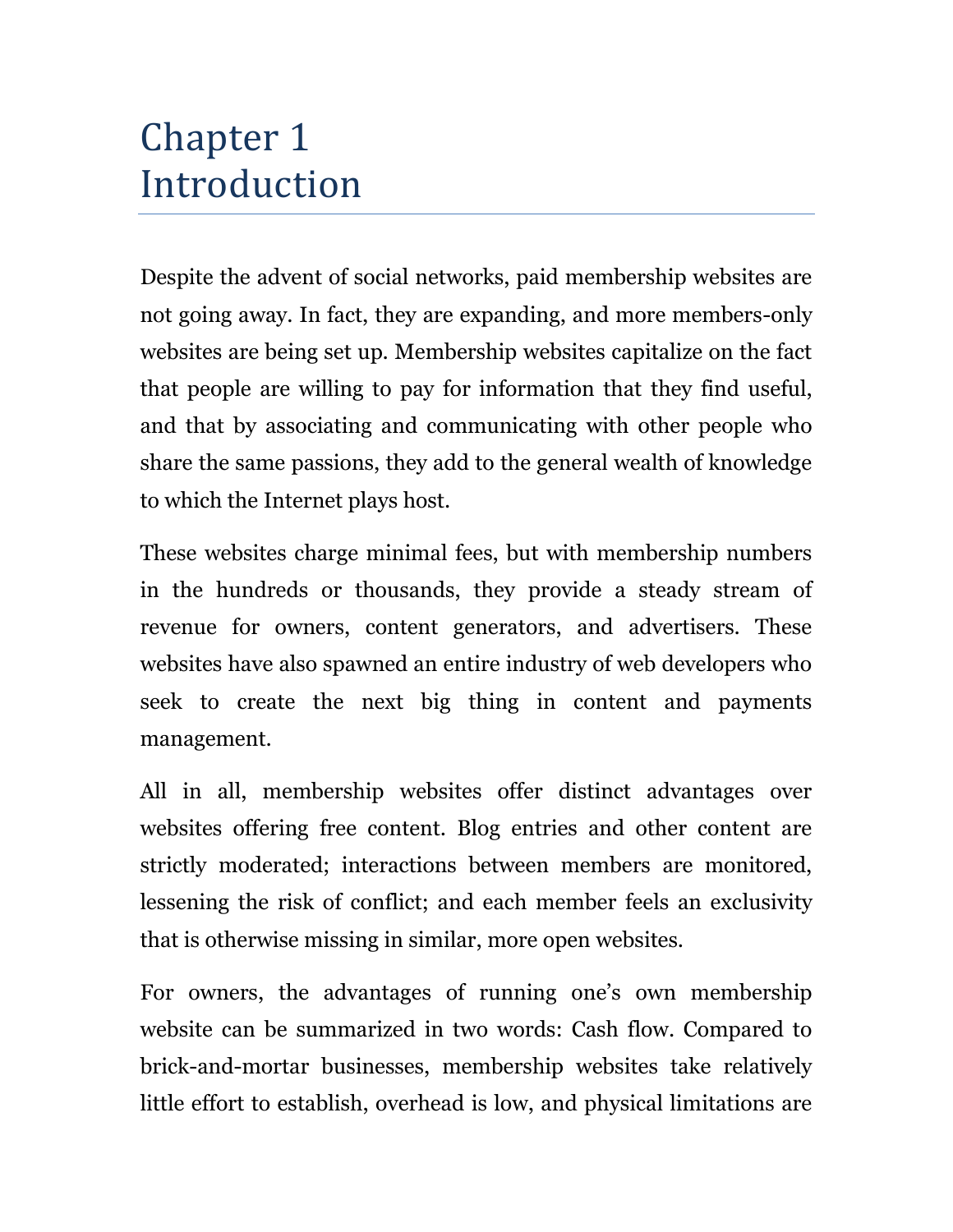nonexistent. They are only limited by the imagination of the owner and the website's members. In other words, the potential is nearly infinite.

Membership website owners find that every new member brings in not just money, but the possibility of more members coming in due to referrals. As such, the most successful membership websites find ways to constantly re-invent themselves, introducing new content and layout whenever they feel a change is needed.

In this document, we will discuss how you can cash in on the craze. We will show you how to set up a website, manage the content and membership, and how you can get revenue from it. We will also give you tips about making other people aware that your website exists, and how to draw visitors to it. Finally, we will teach you how to let go of the website in the rare occasion that you feel it has lived out its useful life.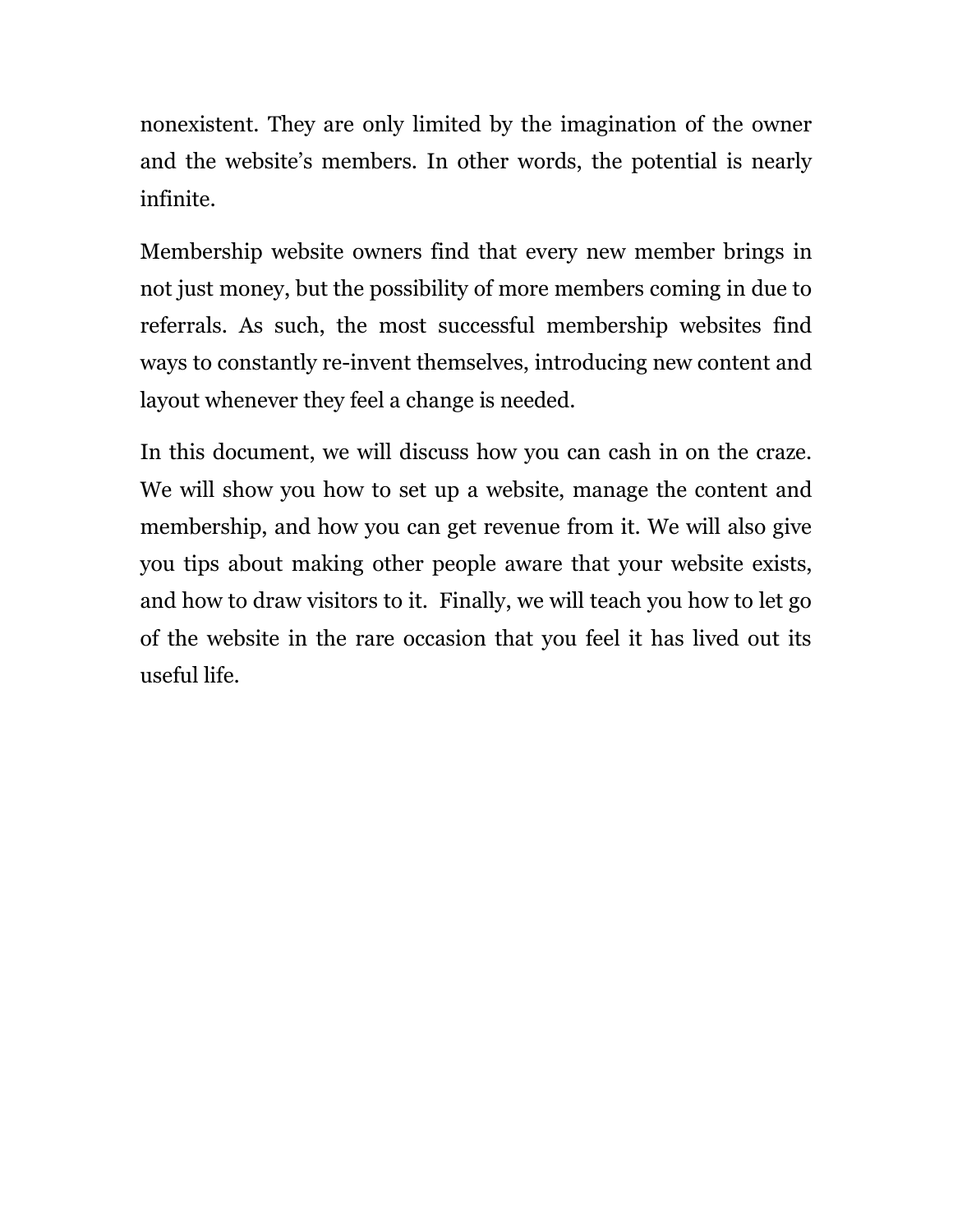### Chapter 2: Why Membership Sites Are So Lucrative

Nowadays, everything is now practically accessible on the internet. It has replaced printed matter as the first choice for information on just about anything. With a click of the mouse, the entire wealth of human knowledge is at your disposal. Most of all, you can access it anywhere.

It is for this reason that membership sites have come into fashion.

"What is a membership site?" you may ask. Simply put, a membership site is a personal page where you may post exclusive articles, knowledge, and data about a field that strikes your fancy. You charge members a certain amount to access this exclusive data, and this drives profit and sales.

This is the best part: being the owner of the site, you're the boss, you make money continuously, and you manage a business about something that captures your passion. You might be curious: Why are membership sites so profitable? It's an easy question to answer.

People will always pay to get their hands on information they need. Rather than visiting the local library or bookstore, though, they can just go on the internet. It's fast and convenient and it's making its way through cyberspace.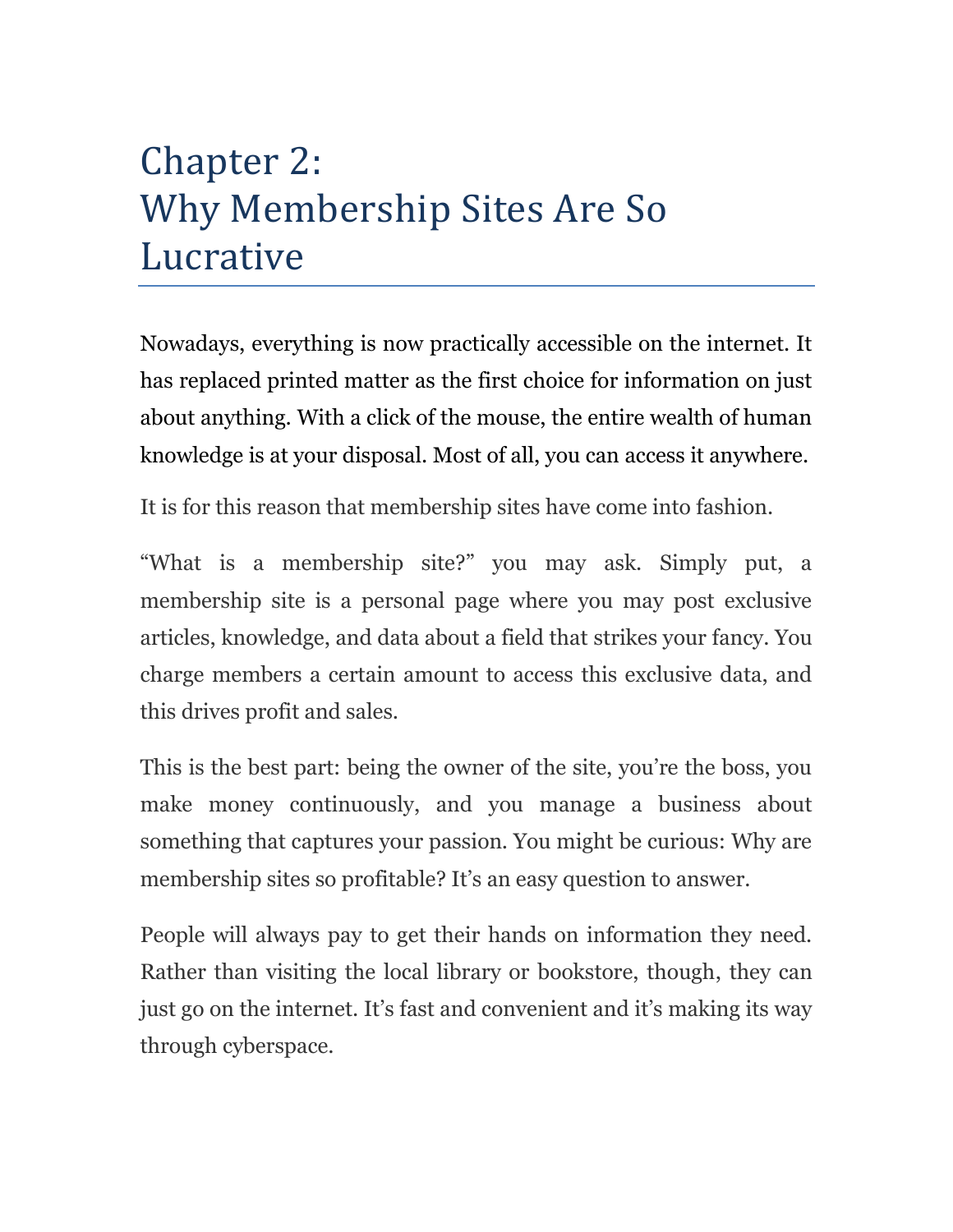Every person has his or her own passion, and there are other people who share their obsessions. These people are willing to part with their money to know more about things they like and love. This is the reason membership sites rake in the profits.

Membership sites that charge for content have become a vibrant industry that keeps on growing more profitable every second. If your website has 500 members paying a monthly fee of \$15 each, you get 7,500 dollars a month – and that's just a single membership site!

Because these sites run on residual income, the money comes flowing in every month as the membership fees come in. This steady stream of money gets bigger with every new member that registers. What's more, with every site you set up, you add even more income to your growing business.

For example, let's imagine you are the owner and manager of three membership sites charging 20 dollars per member monthly. One site has 500 registered members, the second has 200, and the third has a hundred. You get a total of \$16,000 monthly, or \$200,000 annually. The really nice part is that you actually get paid to do what you love! Nothing beats that!

A lot of people manage more than 10 websites, each with membership totals running in the hundreds. With 500 members for every website, paying \$20 monthly, the owners bring in an annual income in excess of one million dollars!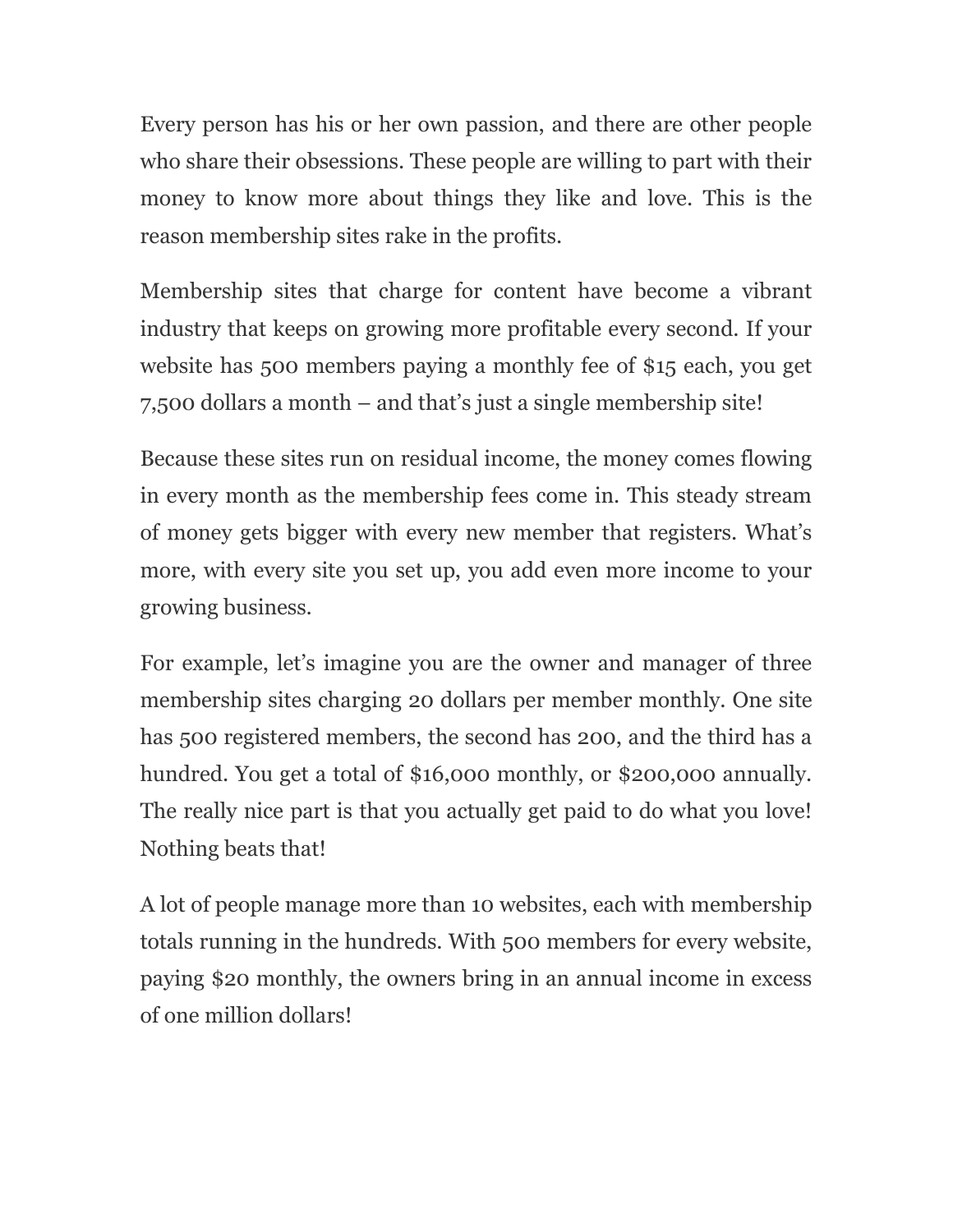Even if your membership site has just been launched and you haven't created a large membership roster, the residual income keeps on coming in. Let's say there are only 50 members paying \$25 a month. You're making  $$1,250$  monthly – and that's not counting your day job! That's just the income you get for maintaining a site about the things you're passionate about. Watch as your membership and residual income grow, all in just a single mouse-click.

Whatever you're planning to do with your membership site, we've made a set of tools, tips, and techniques available for aspiring website owners like you.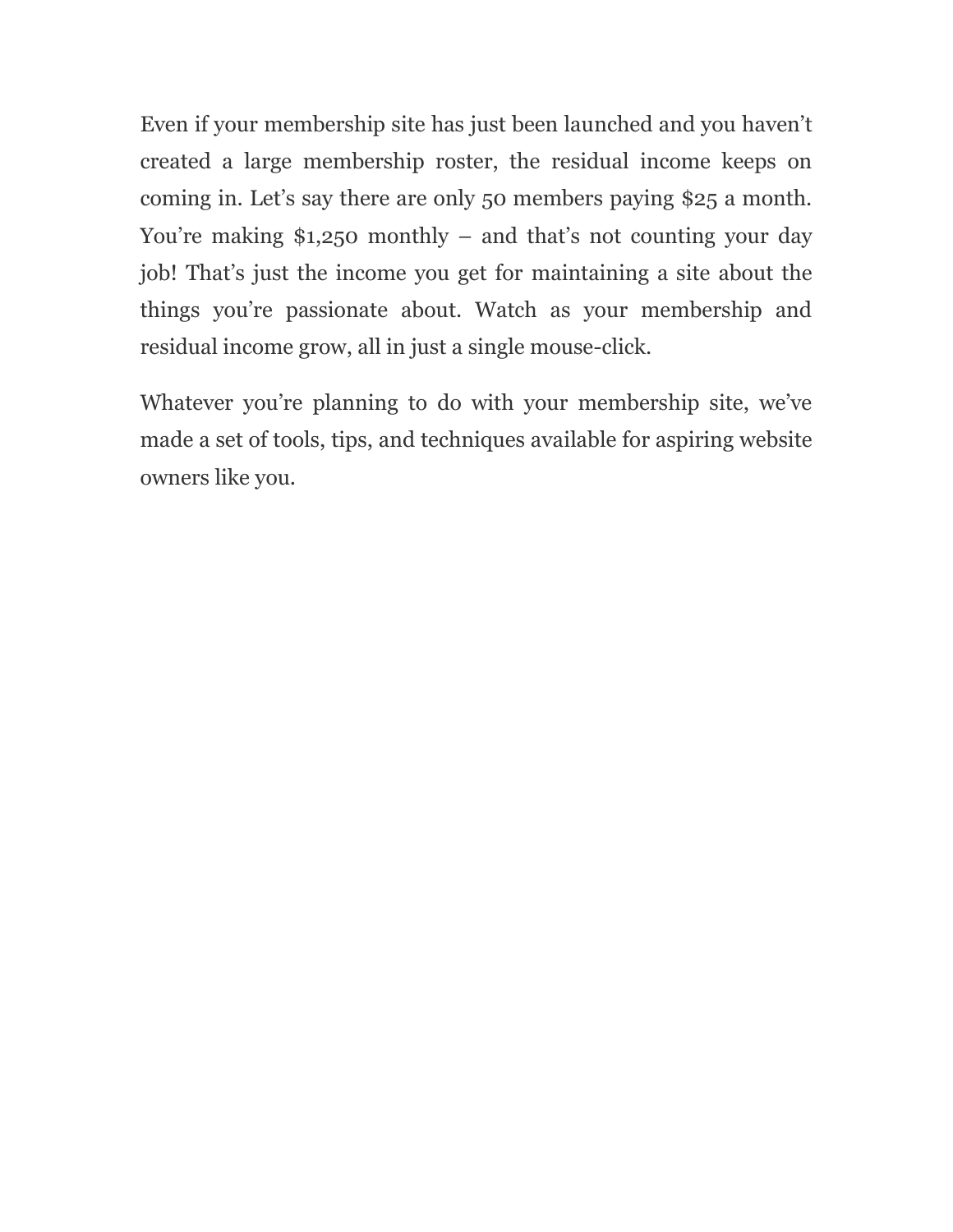## Chapter 3: How Do Membership Sites Work

Membership sites usually accept no advertising; for this reason, the bulk of a site's income comes from the members. This is an indication that a successful membership website needs to put its efforts into providing a user experience that members enjoy.

That being said, how do you develop the skills to convince new members to join your online community?

#### **Find ways to connect members**

One primary reason people join a membership website is to build relationships with other people who have similar interests. For example, dating and match-making websites are big business because members share information through their profiles, pictures, and forum posts, and other members are able to connect with them, either via comments or via private messages. On the other end of the spectrum is a jobs database website, where companies and job seekers reach out to each other and trade their curricula vitae.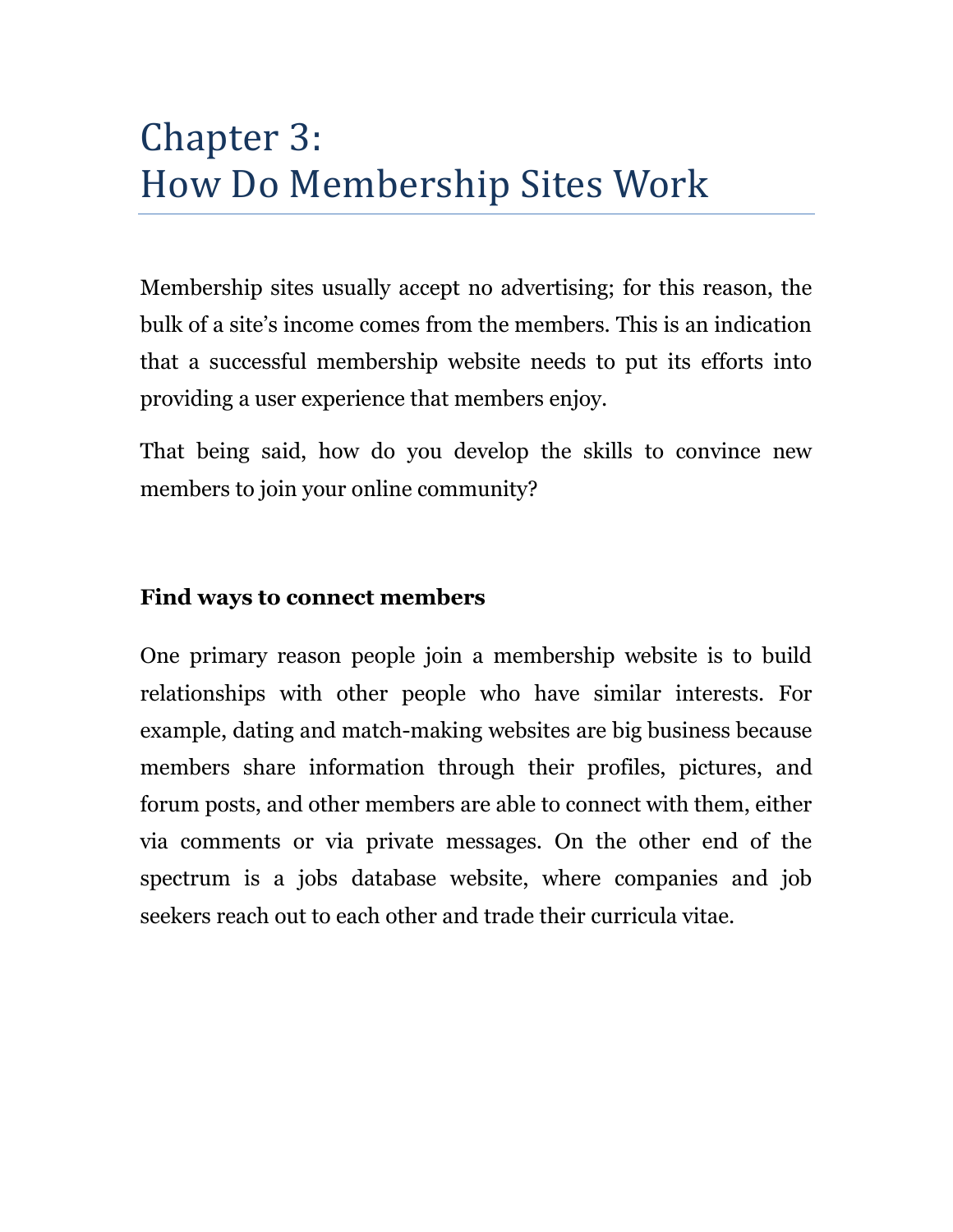#### **How to get it to work:**

As mentioned earlier, you need to provide a way for them to introduce and communicate with each other. Many membership websites offers multiple communications channels that appeal to almost any kind of member. Once you have settled on a new platform for communication, you've got half the job done.

#### **Sit back, let members post content, moderate, and enjoy**

While membership websites are relatively more expensive to start and maintain as opposed to other types of websites, a competent system for content management enables an online publisher to enjoy excellent income opportunities.

The most successful membership websites integrate pages upon pages of content with user forums that allow the burgeoning membership base to get together online. These forums let people with similar interests to communicate with each other, share new discoveries, and participate in constructive discussions on matters close to their hearts.

#### **How to get it to work:**

In the early stages of a membership website's life, you need to be the one starting and suggesting topics, and inviting members to join the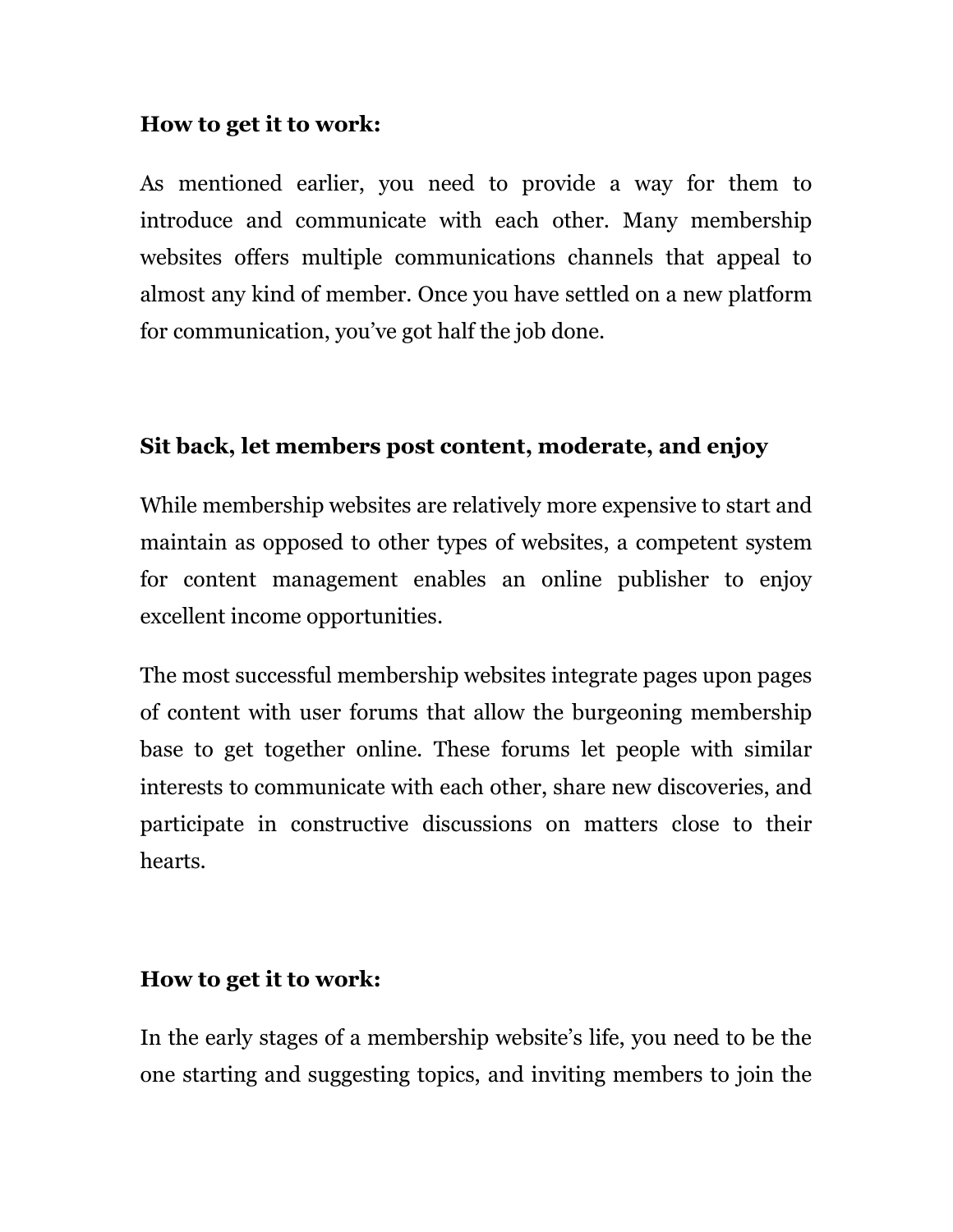discussion. As soon as the conversation heats up, you can afford to be more loose and hands-off.

If members are already comfortable with contacting each other, they will be more likely to participate in the existing discussions. If your website has a forum section, you need to moderate discussions and deal with so-called "trolls" who would like nothing better than to disrupt discussions and make fun of other members.

### **No activity on your membership website? You might as well have no website at all**

If your membership website fails to keep its membership base, you are less likely to draw new people into registering for your services.

#### **How to get it to work:**

Some dating websites offer "free weekends", others have "free weeks". If you need to offer free trial membership to attract new members, don't be afraid to do so. You need to attract new members if you want to prove that your membership website focuses on the user experience. After all, free access does not affect your website's bottom line.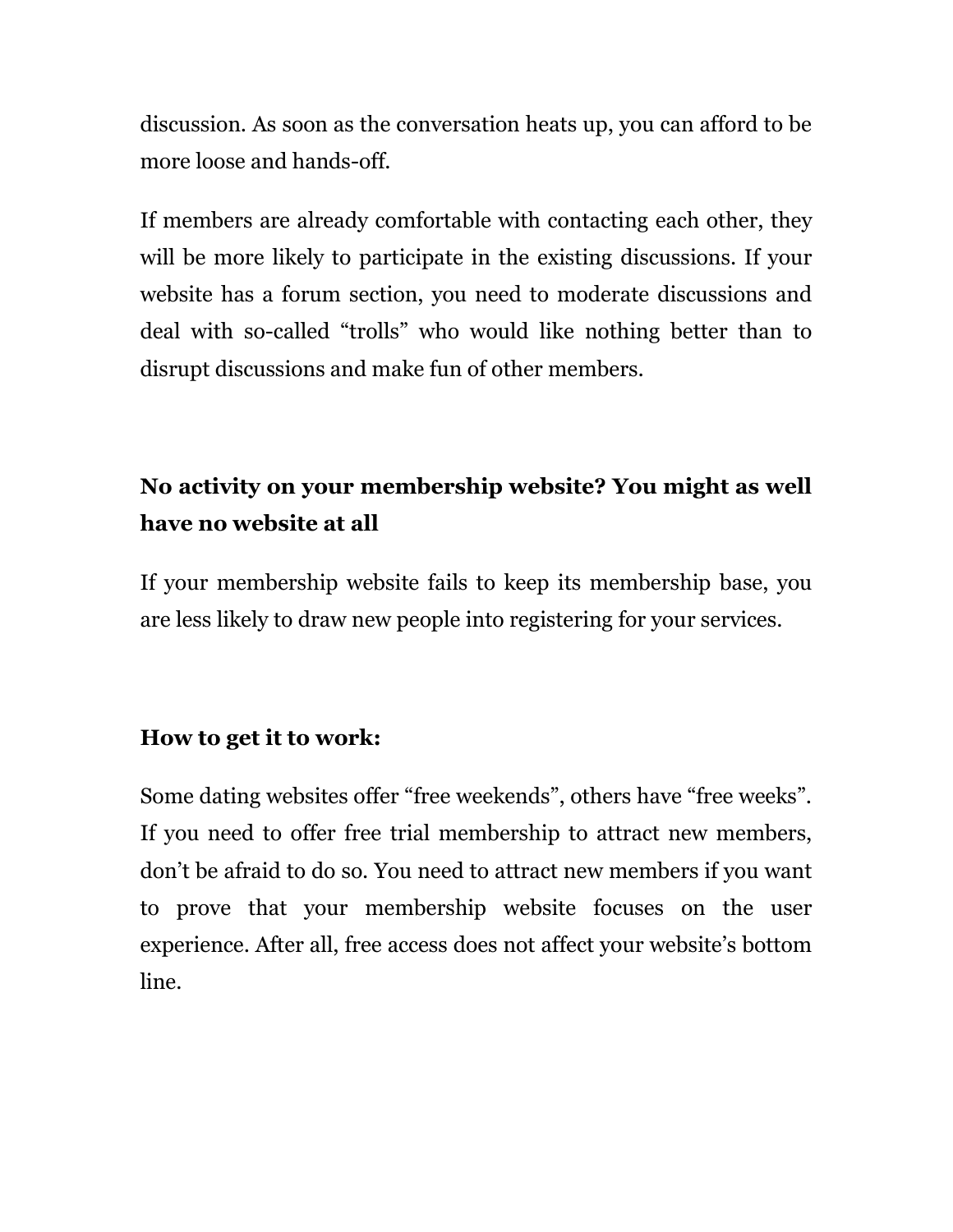# Chapter 4: Internet Marketers Sell Their Membership Sites For Big Money

Internet marketing is now a booming industry, with a yearly turnover in the millions of dollars. But have you ever stopped to think how the masters of internet marketing get the money to come in? I've asked a few friends and they have come up with these answers:

- Selling one's own products
- Affiliate marketing
- Consulting services

Let's look at each answer briefly to see which ones are plausible.

#### **Selling One's Own Products**

Sometimes, the masters of internet marketing are sick and tired of physical businesses and would just like to sell online. It is not inconceivable that a successful businessperson with a tried and tested internet marketing system would be able to introduce products that replicate their success.

As a matter of fact, the Internet is populated by those who want to be online marketers, so there's always a market that will jump on anything that promises success on their marketing efforts. There are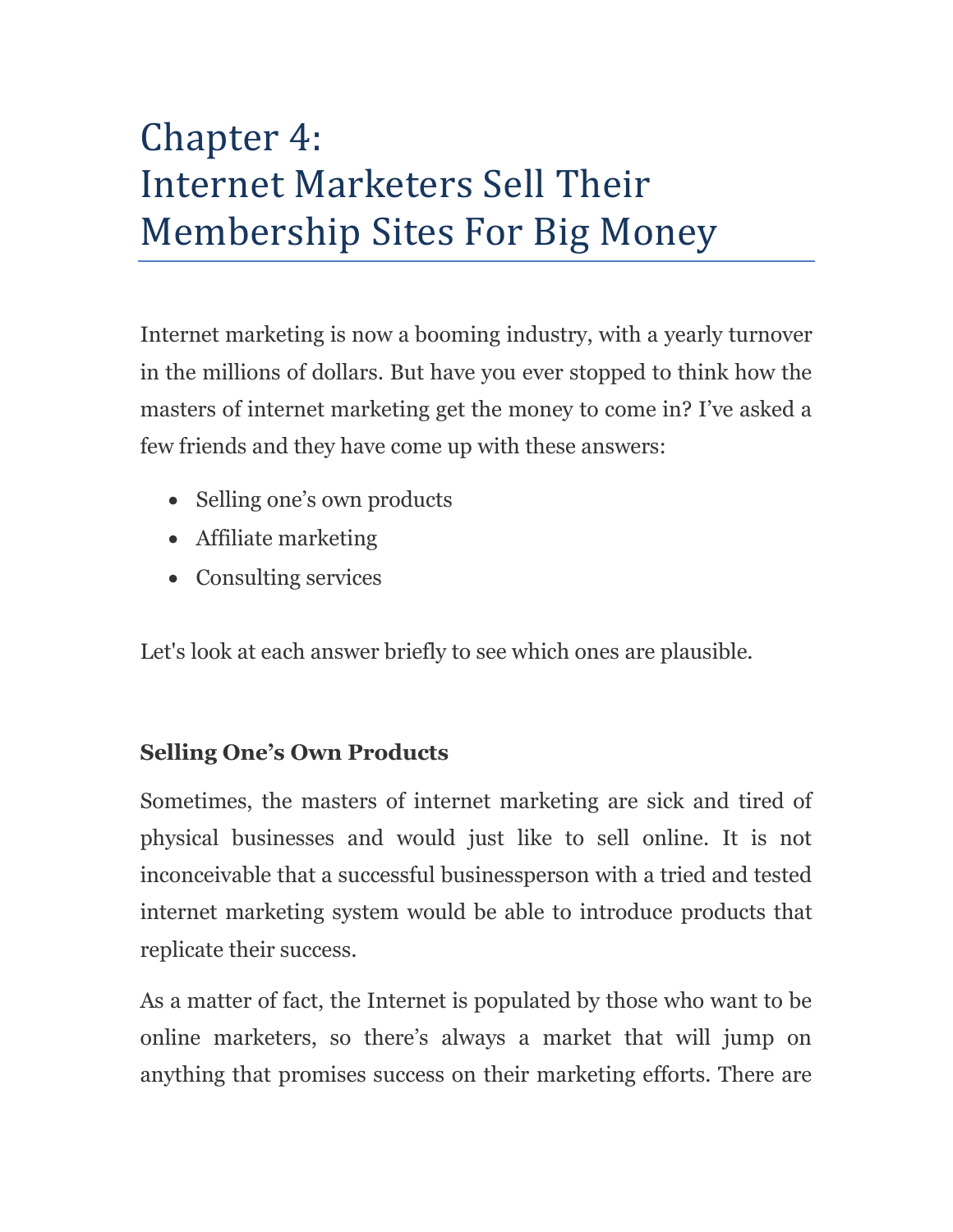many options available, such as Wordpress and blogging, search engine optimization, Google AdSense, pay-per-click, and the like.

So far as the IM guru is telling the truth about the products they are attempting to sell to new marketers, the smart money is on the guru selling his own products to ensure that they keep the money flowing in.

### **Affiliate Marketing**

Many Internet marketers owe their initial success to affiliate marketing. As with anyone new to the scene, they haven't been around long enough to establish their credibility and develop skills that would distinguish them from amateurs. As a result, they turned to selling third-party products to gain exposure and to learn the ins and outs of the trade.

While they were doing their business, they were already building their networks and assembling contact lists that they could use to keep the money coming in. This is the origin of the Internet saying "The list makes the money" – it is a technique that took years to develop, but is now being portrayed as a royal road to Internet riches that is easy to master.

Thus, these masters of Internet marketing continue using affiliate marketing techniques as their bread and butter. If you consider that their gigantic list of new and existing clients is a major selling point to potential partners and joint ventures and can be used to negotiate for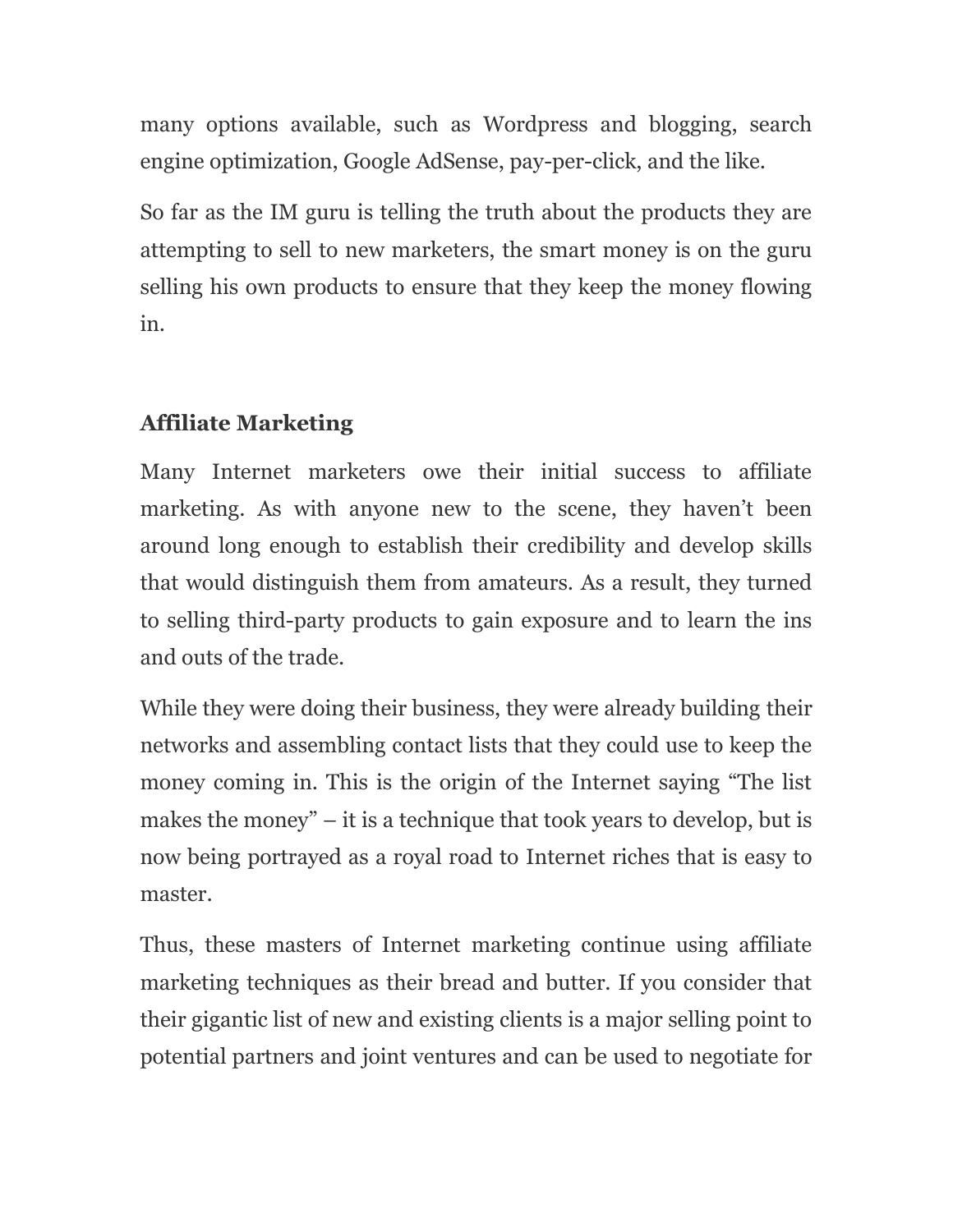discounts and deals for subscribers, affiliate marketing is one major way IM gurus take to get even richer.

#### **Consulting Services**

Online marketing is an ever-changing environment, always eager to try the next big thing and driven by changes in technology, people's preferences, and shifts in marketing strategy. Internet marketing gurus claim to be good in these areas, so much that they earn paychecks in six-digit figures; but with all their skills, they should take the next step to becoming full-time consultants and start earning millions.

It is the need to stay abreast of these changes that drives consultants to offer their services to business entities who need to navigate the online sea. Search engine optimization is one good example. With every change that Google makes to its search algorithms, many proven ways of getting high search ranks for sites have become obsolete almost overnight. This is one area where consultants can shift their focus to generate unlimited income streams.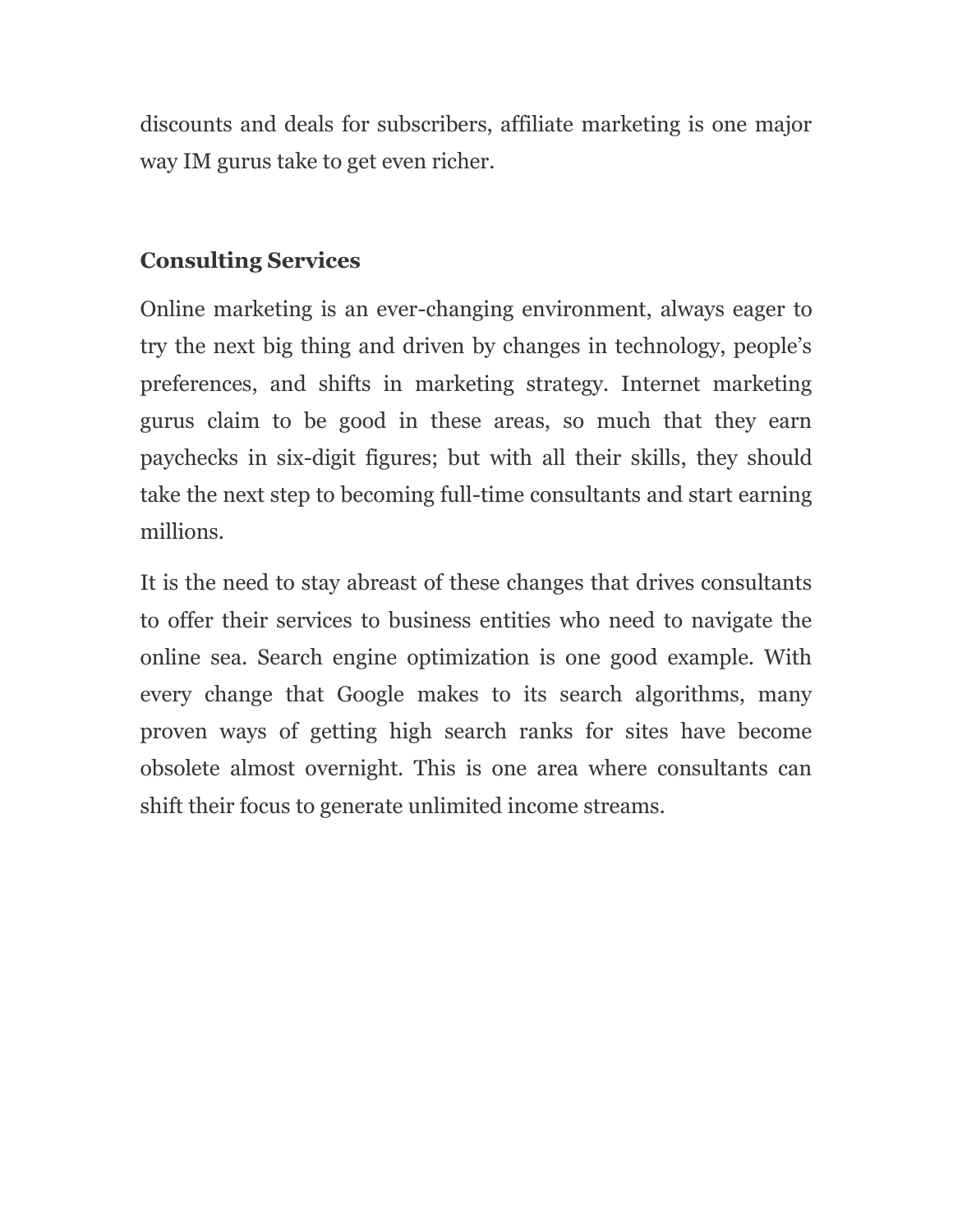# Chapter 5: Researching For The Correct Niche

Whenever you plan a business, the first step is always to determine your target market – and why they would rather buy from you.

It might sound very simple and easy, but do you actually have an idea about your product and your market? Is the market really ready for your product? Is your business plan aligned with what your target clients really want?

If you are not sure about any of the above questions, you might need to pause for a while and re-think your business plan.

The tips below will help you determine what your business can offer, the ideal market for your product, and to carve out a niche for your business.

#### **Be Sure About Your Product**

It may sound like the most obvious thing in the world, but deep inside, what is it that you are actually selling? Think it through. You can compare the market to a town with a number of restaurants. Some of them sell pizza baked in a wood-fired over, one might serve fast food, and another might be a seafood restaurant with a finedining setting. All of them sell food, but all of them also have a target market that has a demand for any of the distinguishing factors they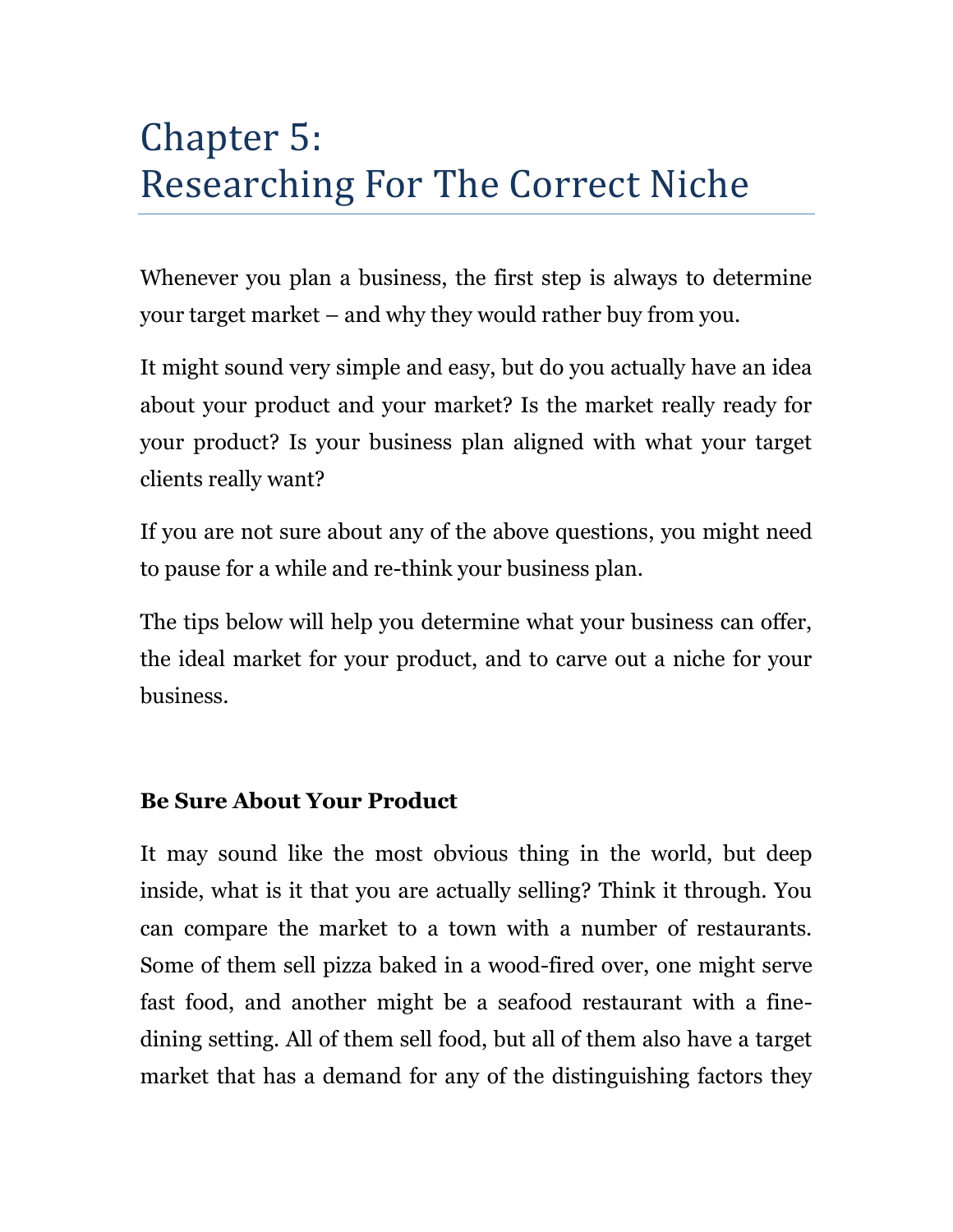have on offer. More than the food itself, these restaurants all sell a combination of value, brand experience, and ambience (or the lack thereof).

If you are about to start a business, are sure you know how and why people will want your product? What are the needs that it fulfills? What are the unique factors that will make you stand out from the rest?

### **Don't Try To Be Everything to Everyone**

One major mistake that many new businesses commit is spreading themselves too thin instead of focusing on one specific product. Doing so can affect your business negatively.

Try to put yourself in the customer's shoes. You often see leaflets advertising the services of a do-it-all handyman who says he is good at a lot of things, from installing drywalls to repairing busted pipes. That handyman may be able to get a bit of business for all his effort, but he will be able to earn more if he just focused on one or two specialties, made a name for himself in those fields, and adjust his marketing strategy accordingly. This is why you also need to strategize: it will focus the limelight on your business.

### **Identify Your Market**

The opposite of being a do-it-all handyman is finding one's niche and focusing on the strengths. Carving out a niche for oneself is crucial to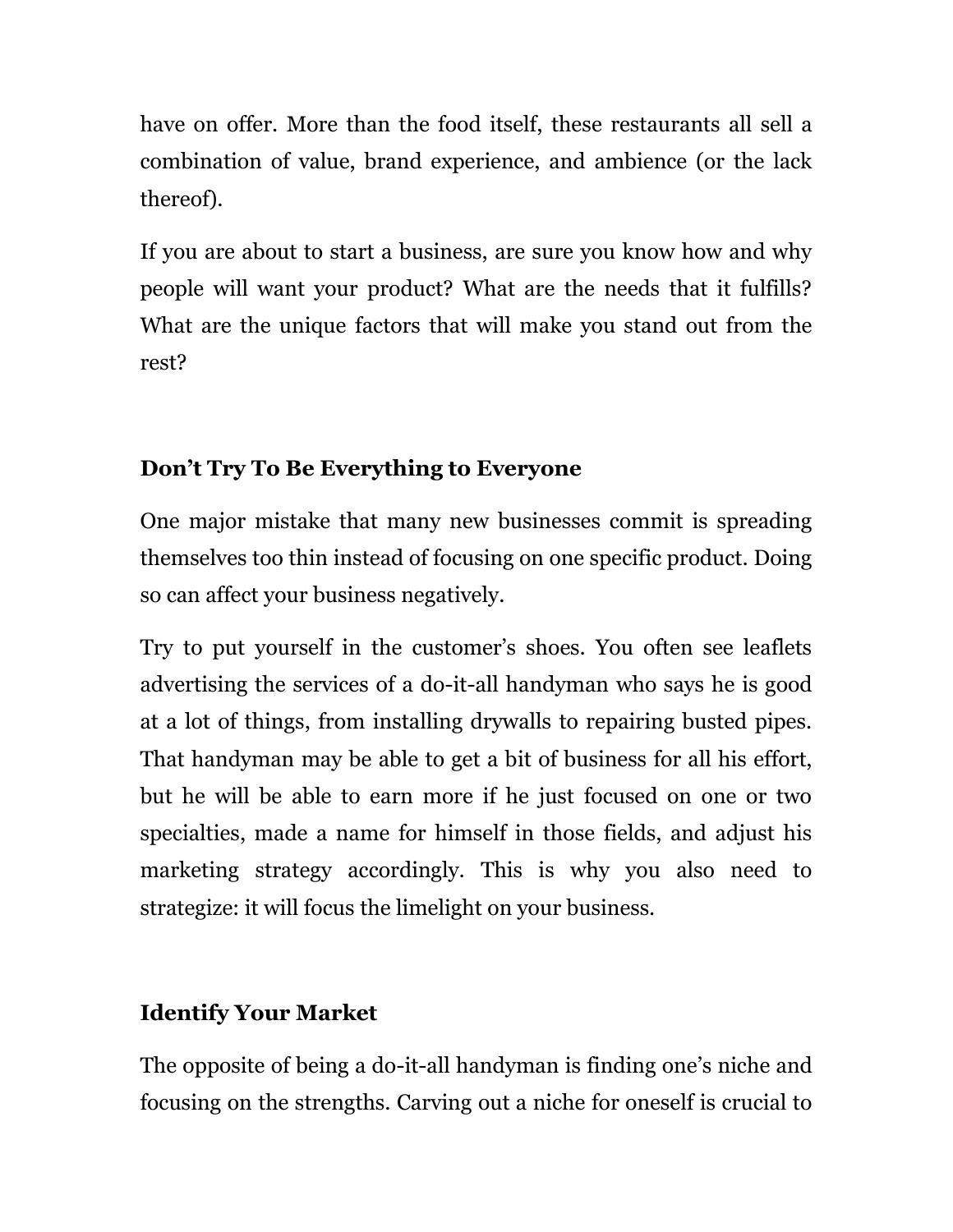business success. Let's say you would like to resign from your regular job and take up freelance writing. You are already aware that there is a market for a consistent, reliable, and dependable technical writer, and that people are ready to pay a set amount for value and quality.

You could choose to post in an online freelancer website like many other writers do, and hope that a client will pick you up from among the thousands of writers like you. But if you identify what you are really good at and try to attract clients who will pay top dollar for your expertise, you will make a name for yourself in your chosen field and start down the road to success.

**Adjust Your Marketing Strategy** Now that you've identified your target clientele, you will need to send out a message that reaches and identifies with that market while contributing to your brand's unique identity. It should make clear what you can give to your customer, why you stand out from the rest, and why they should get your services.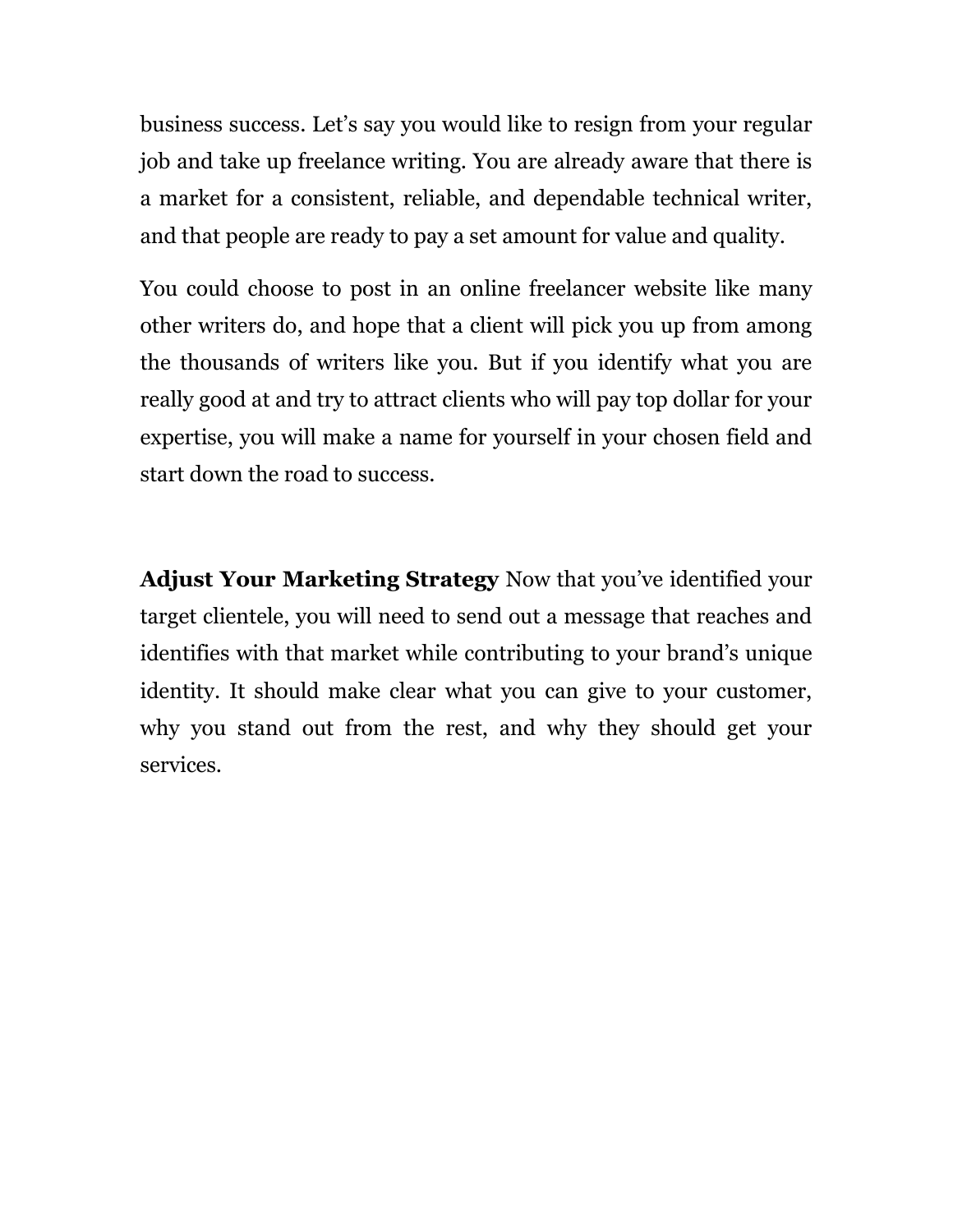## Chapter 6: Setting Up Your First Membership Site

If you choose to use WordPress as the platform for your membership website, you might want to try Digital Access Pass, a membership solution used by a vibrant community of users and backed by passionate developers, a wealth of documentation, and a robust feature set. Its flexibility makes it the perfect choice for a large number of websites, and includes an e-mail module, content dripping features, and a module for affiliate management.

Looking for a WordPress membership platform that offers a plethora of options for registration flow and state-of-the-art content dripping? DAP might just be your best bet.

### **Installation and Admin User Interface**

Digital Access Pass runs even without WordPress, which makes it a standalone membership solution. To install DAP, upload the script to your root directory then install a plugin for WordPress-DAP integration. Activate it using the license key that is given to you. Using the hosting control panel, schedule cron jobs. While this is not exactly what WordPress users are used to, the DAP team offers free installation upon purchase, so this is one less thing to worry about.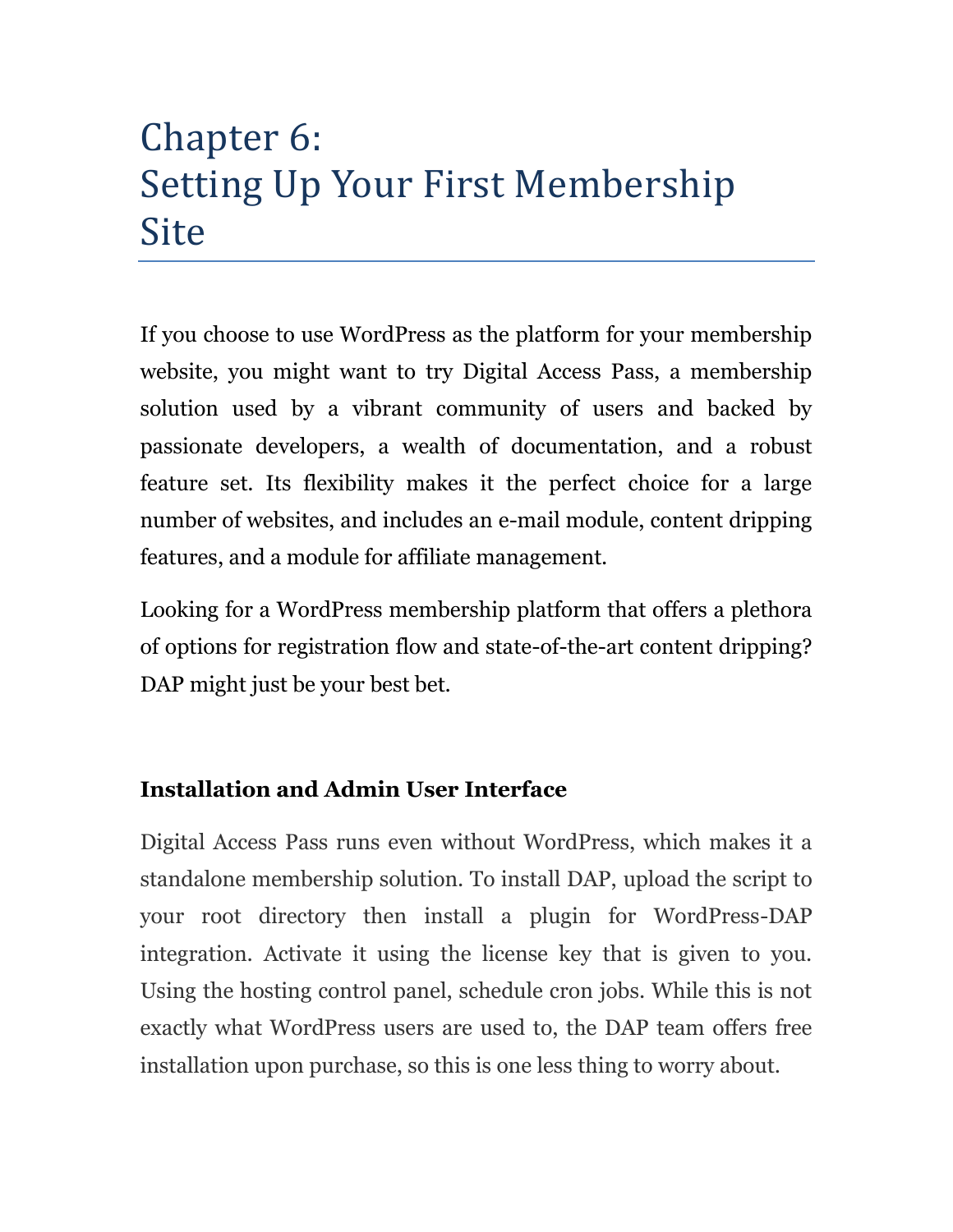Whenever you interact with DAP from the WordPress administration dashboard, you perform it using an iframe to root.com/dap/admin/. The admin UI does not resemble the native UI for Wordpress, and neither is it an improvement. Many developers are fussy about having a less-fussy UI for clients, but most people just need something that works, with or without a pretty user interface.

#### **Support and Documentation**

While DAP's UI might seem intimidating, the documentation included actually makes up for it. It tackles all aspects of the script, and has videos, how-tos, real-life cases, and a lot more. User support is offered free for a year; if you still need technical support afterwards, they'll be happy to renew your user agreement for added cost. Within the one-year support period, you may ask questions in the user forum, or raise a ticket with technical support.

#### **Managing Your Membership**

WordPress users and DAP members constitute two separate databases – they do not have mutual visibility. However, DAP can synchronize the two data collections. It offers the basic membership management features found in similar solutions, such as user administration and search. It also offers value-added features such as bulk import and export of membership data.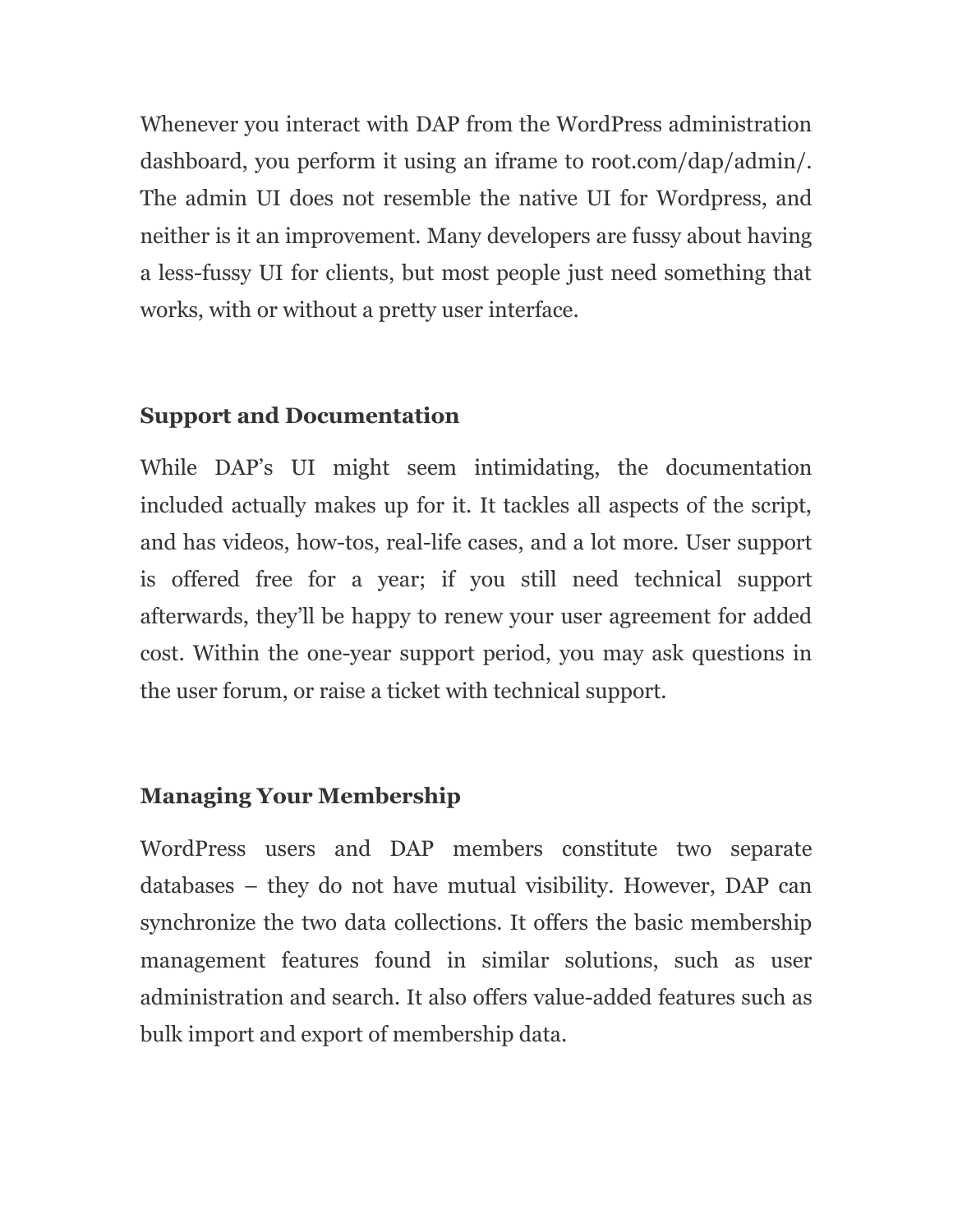Using DAP, you can also assign members to "products" that can access specific content. Each product can be considered a membership level, similar to ranks such as "rookie", "all-star", "veteran", and "legend".

DAP allows you to specify the amount of data you may collect while a new member registers, and lets you add custom fields to the user profile and registration form. DAP also has the capability to customize user profiles, and may be synched with your current WordPress theme.

### **Possible Registration Flows Under DAP**

DAP is rather flexible in its choices of registration processes. Check out the options below:

- Register, then pay, then Login
- Pay on PayPal, then Register, then Login
- Register, then Login & access free content, then Pay
- Register by submitting payment information  $\rightarrow$  Login  $\rightarrow$  Auto pay after trial
- Pay and register account on one page on your site  $\rightarrow$  Login

You may even choose to activate the "Login Xpress" feature, which allows members to log in once they complete the payment. This can be used even with PayPal. However, not all payment methods support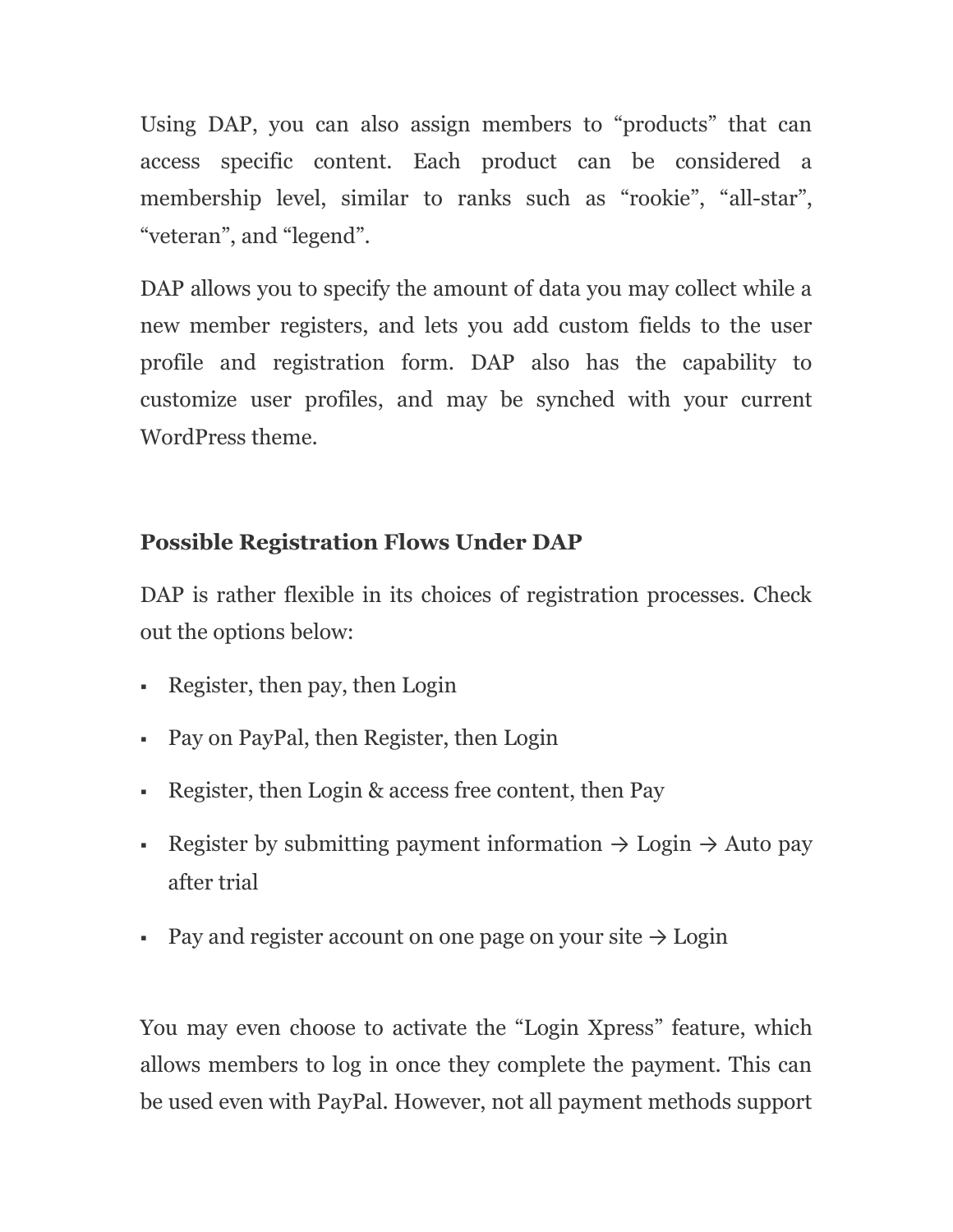this feature. It integrates with PayPal, WorldPay, Authorize.Net, ClickBank, E-junkie, and 1ShoppingCart and the other payment processors which are compatible with 1ShoppingCart.

You may offer upsells if you use either Authorize.Net or PayPal. DAP also supports coupons, which can be applied to either the recurring payment or the initial payment. It offers other settings that can be configured.

One downside to DAP is that it doesn't handle refunds or cancellations automatically, save for when the user's payment does not arrive. The user profile doesn't provide for a "Cancel subscription" option. If payment fails to arrive, you can set up DAP to block access to content. Refunds are handled manually via the payment processor, but you can return to DAP and tag the user as "refunded".

#### **Provisions for Content Protection**

DAP is able to protect posts and pages on WordPress either by category URL or post URL. If a particular post is tagged to a category for which the URL is protected, restrictions will be applied. As DAP protects only URLs, the protection no longer applies if you change a post's permalink. DAP has no capability to protect posts using their unique IDs or by their category's IDs.

DAP is notable for gradual content delivery. You will be able to set a "Drip on Day" field on protected URLS. It even allows you select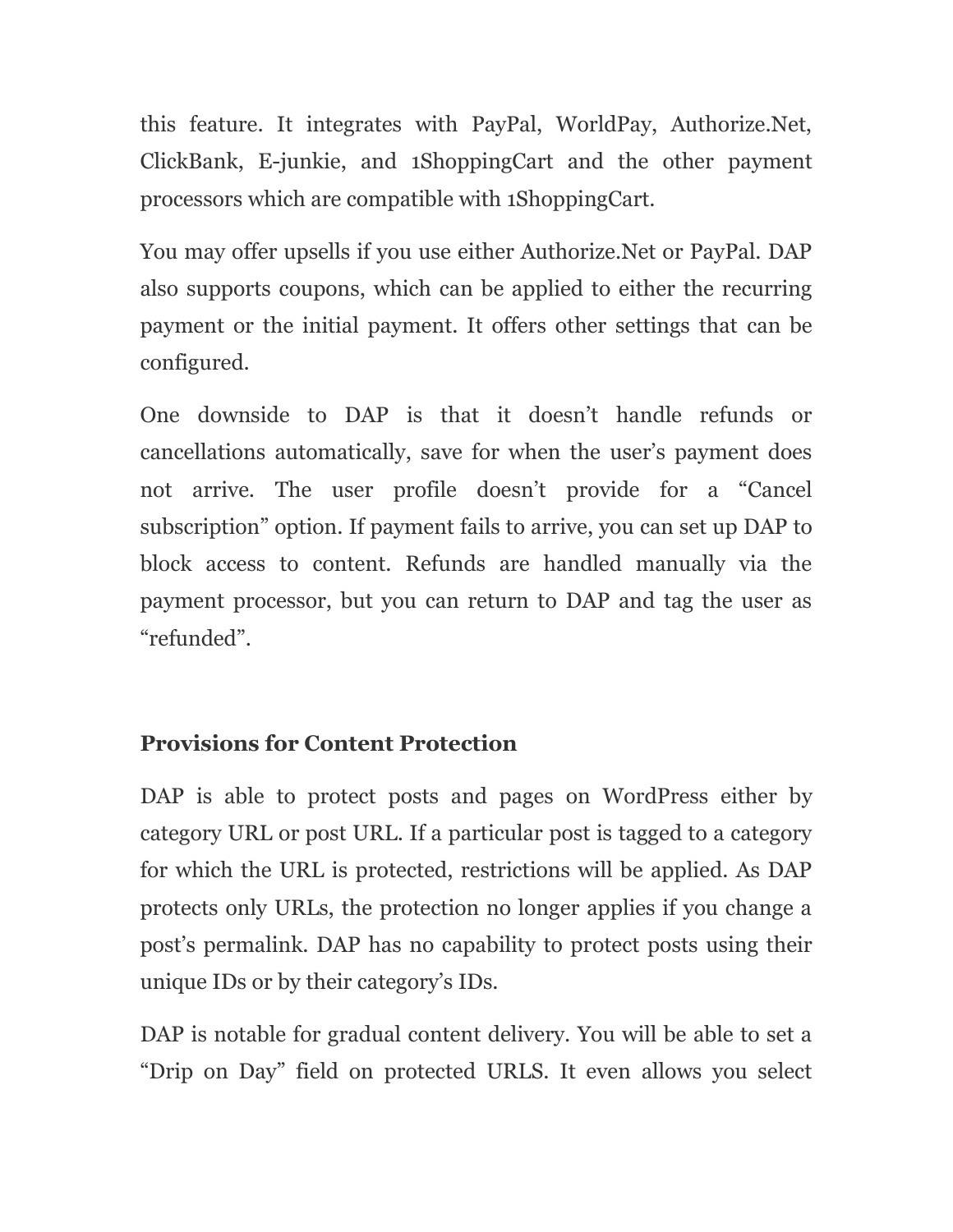multiple posts, set the day intervals by which they will be dripped, and protect your selections.

DAP protects all digital files located at wp-content/uploads. You may also choose to protect files hosted by Amazon S3 using a S3MediaVault plugin, also developed by the DAP team.

DAP allows you to "expose" some of your content as a teaser using two options. You can use the WordPress <!-more-> tag and toggle the Sneak Peak feature, or use DAP shortcodes.

For discussion forums, DAP integrates well with vBulletin. Using vBulletin, you may assign different accesses and privileges to various for a based on a member's "level". It can also be integrated with bbPress, but can only tell between paid members and those who are not logged in.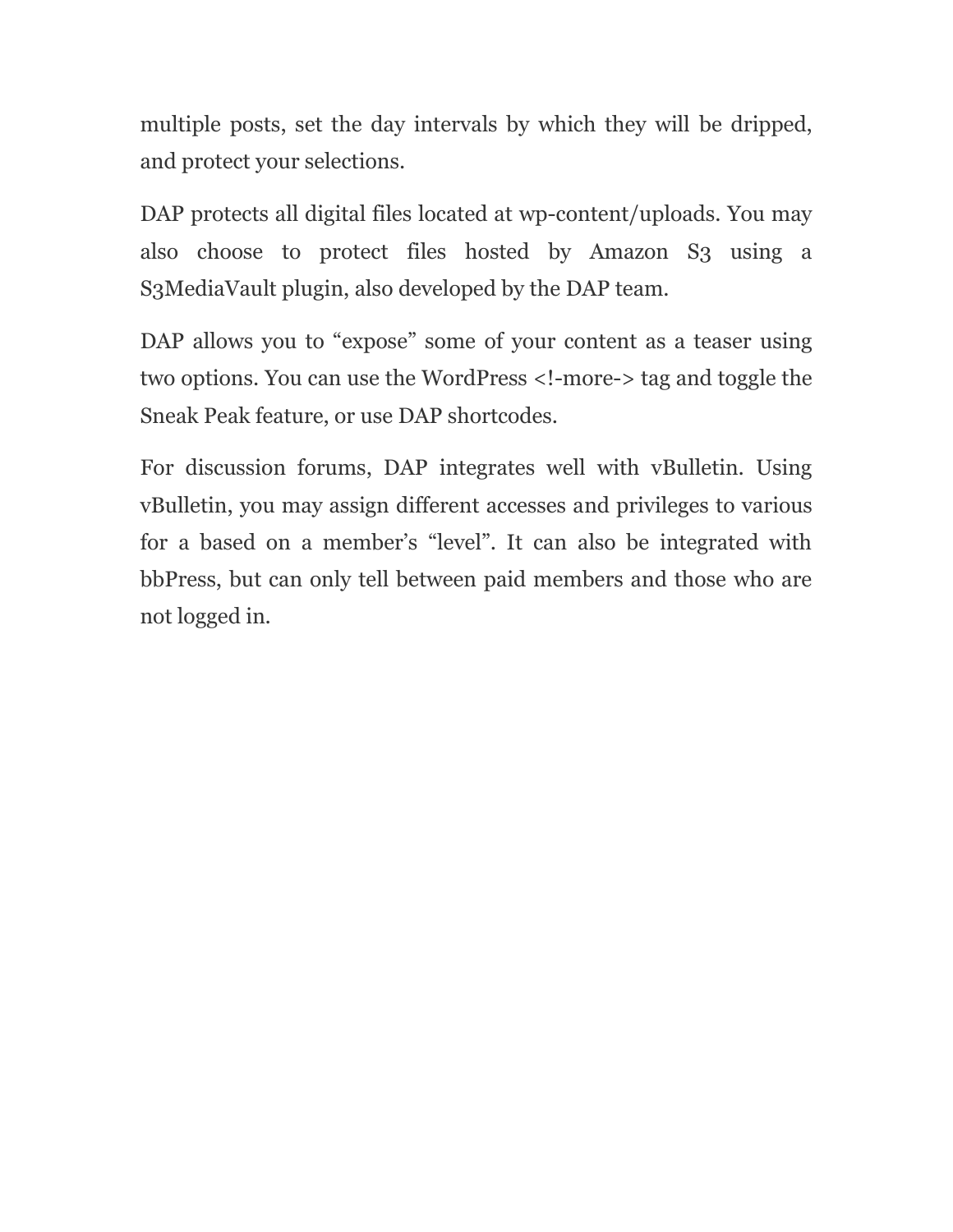## Chapter 7: Putting Together Content And Payment Methods

One of the first things you will need in your membership website is a content management system. You might want to choose something basic, like WordPress or Blogger, if you are planning to showcase your own content, or more complex software such as Socious, with its advanced HTML editor feature. Both types of content management systems have their advantages and disadvantages.

Once you've settled on a content management system, it's time to decide the payment method you will use. There are a multitude of options when it comes to payment – the most popular are PayPal, WorldPay, Authorize.Net, ClickBank, E-junkie, and 1ShoppingCart. We will discuss these options and more in this chapter.

#### **Content Management**

Content management, as the name suggests, is primarily focused on two things: content and protection. You may choose to use either plugins or standalone software. Your content could be composed of text, images, videos, audio, or downloadable executable files, or any combination of the five formats. You should start by designing the welcome or login page and tabs, if there are any.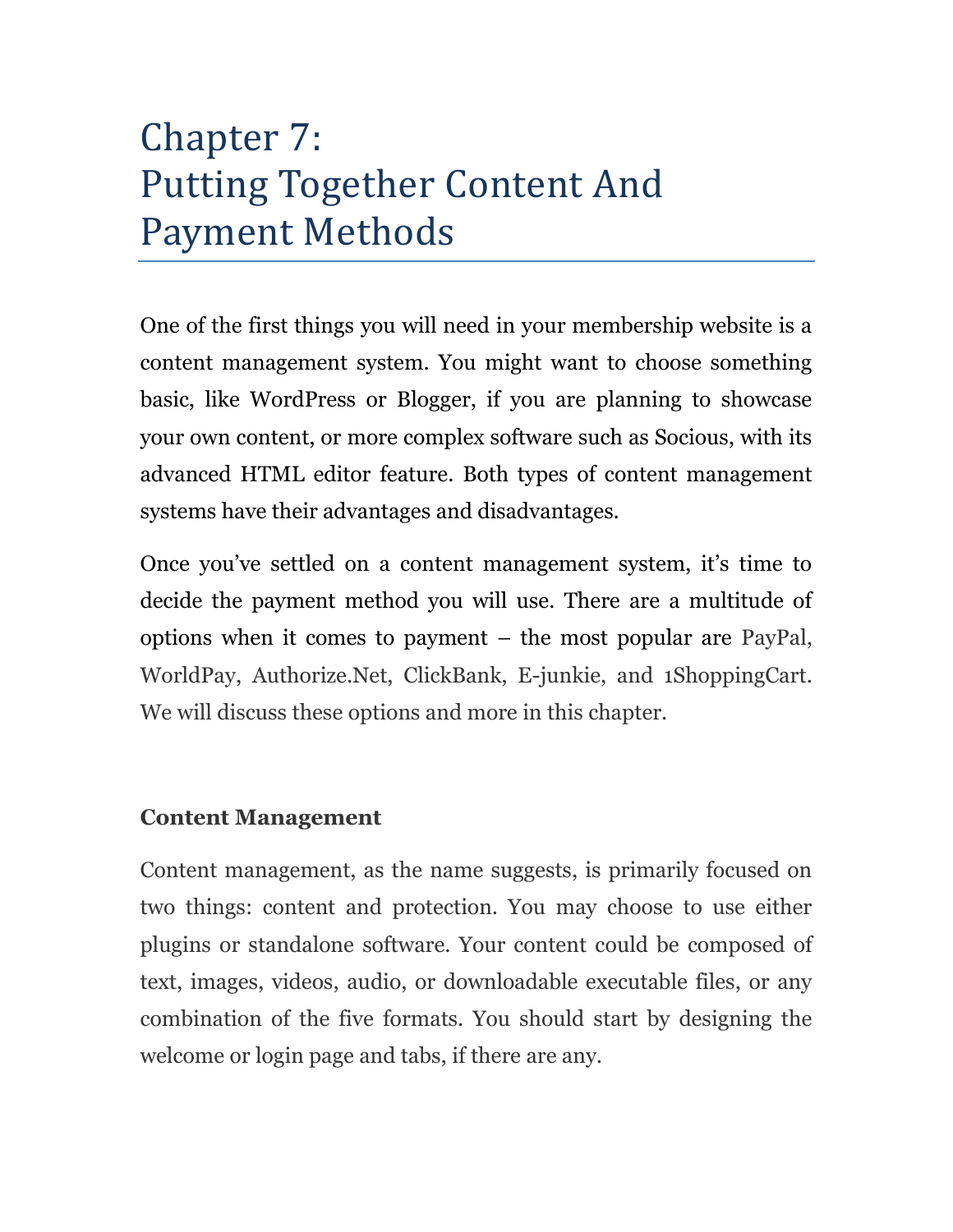If you are already familiar with WordPress, there are options available that allow you to protect individual posts and restrict access to certain classes of members. You could stick with the basic WordPress setup and protect individual posts using passwords, but it proves to be less conducive to users and might prove to be a turn-off to potential members. There are other options, such as plugins, that allow you to do so much more. One such option, DAP, was discussed in the previous chapter. Another such plugin is WishList Member; it has many of the features of DAP and builds on them. A free plugin called Membership is surprisingly powerful, and has almost everything you need to build your first members-only site.

Among software solutions, one such option, Socious, stands out. It features a platform for designating access levels, message boards, blogging, content management, document sharing, news aggregation, online selling, and social networking. The downside to this solution is that it costs good money; this is something to aim for once you've already started drawing revenue from your site.

#### **Payment Methods**

There are plugins and software on the market that allow you to mesh your preferred payment method with your website seamlessly. Membership, the free plugin discussed in the previous section, has a Lite version that accepts only PayPal. If you have web development skills, you should be able to write scripts for other WorldPay, ClickBank, and other payment platforms. Otherwise, you could use a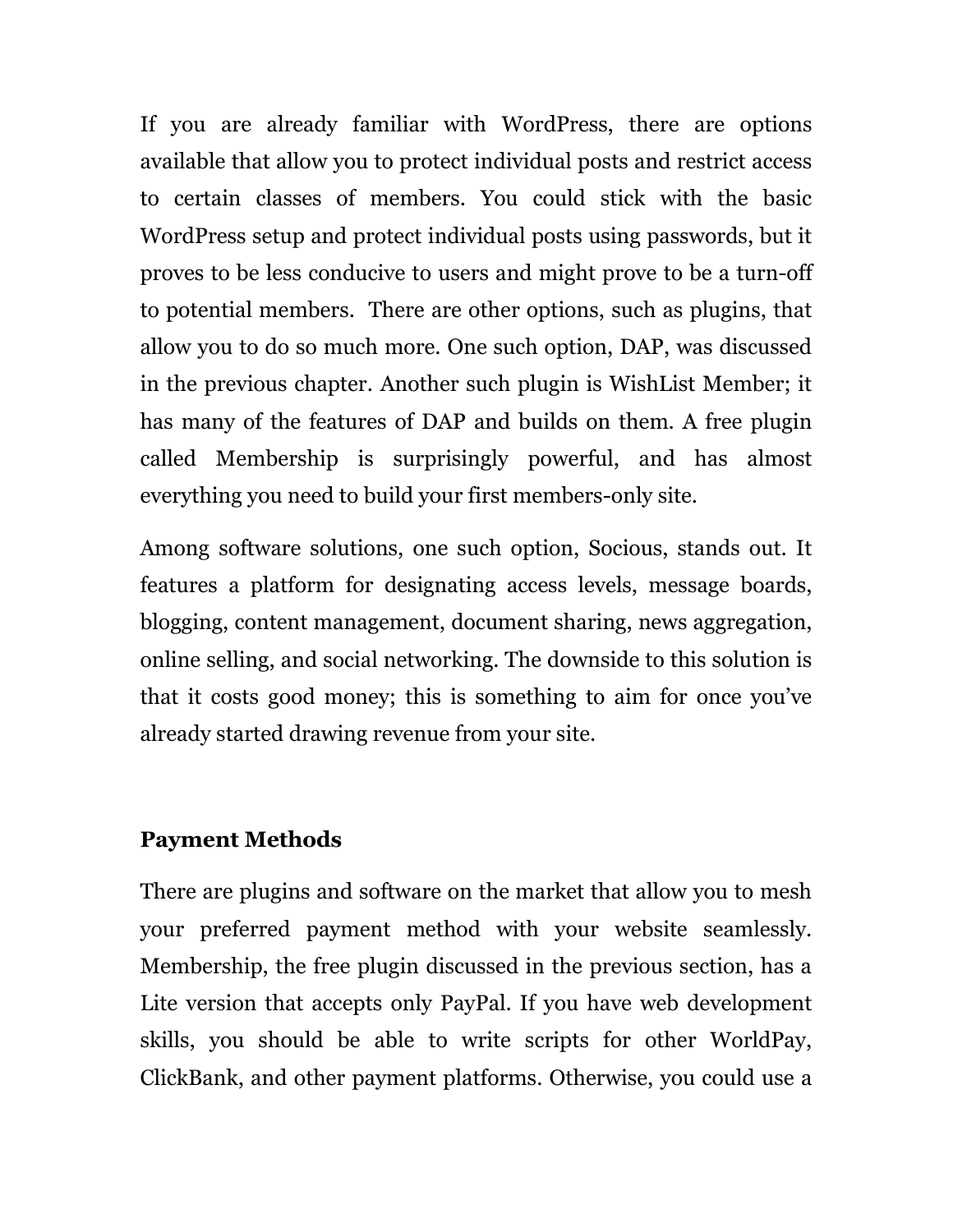more comprehensive plugin such as Paid Memberships Pro, which is also available free of charge. This plugin is good with PayPal, Stripe, and Authorize.Net. This plugin gives you the option to hide ads from paying subscribers, and you can also give away free trials. While the plugin is free, you need to pay a fee of \$97 for the technical documentation. There is a very active support thread on the WordPress forum, but we strongly suggest that you get the technical documents to get this plugin up and running.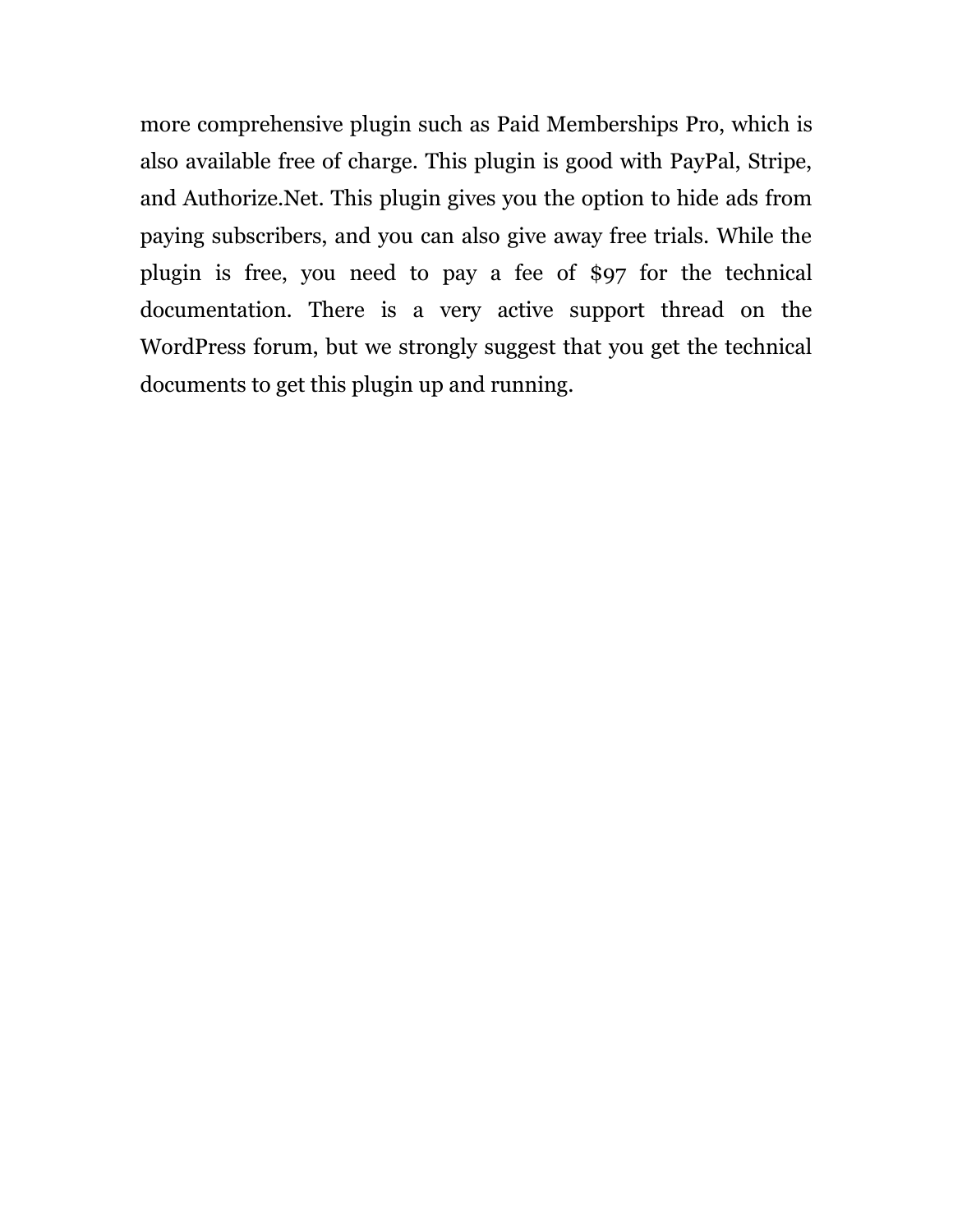## Chapter 8: How to Get High Page Ranking

The page ranking system that Google uses is a bit of a mystery to website owners. In all truth, most people have no awareness of its inner workings, and nobody can give a definite answer about how it calculates page ranks. There are a few things you can do, however, that are sure-fire ways to get your website near the top of the first search page.

#### **Produce Original Content**

Whether it is audio, text, video, or downloadable files, original content is the one thing that keeps your viewers coming back for more. Many websites that started out as news aggregators, such as *the Huffington Post*, are now producing original articles for niche markets like the African-American and LGBT communities.

This might be quite tricky if you have a day job, but there is no harm in planning content in advance and in anticipation of major holidays. You may even drop hints that you are coming out with a particular article on a specified date – this will keep your audience hooked and looking out for your next entry!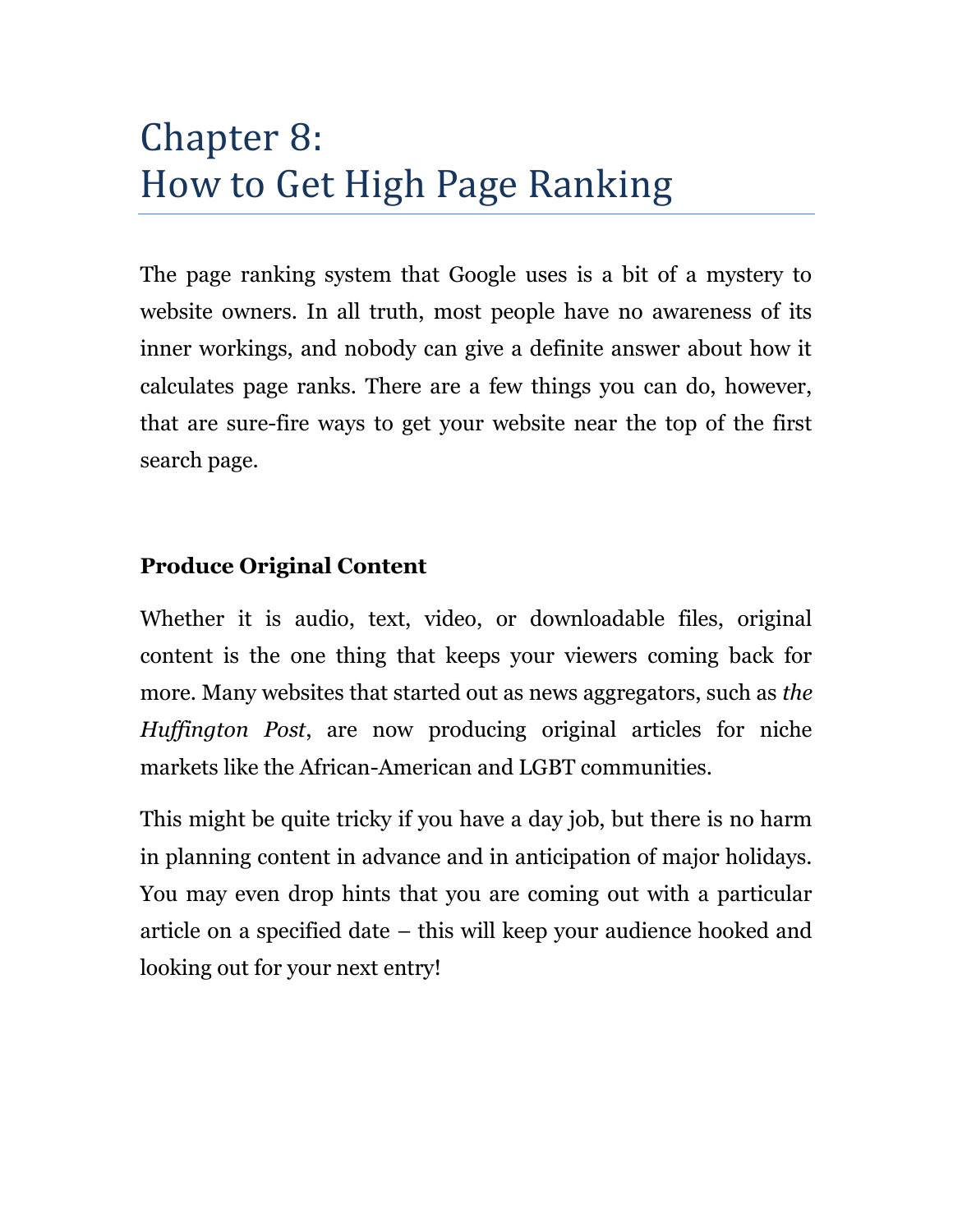#### **Perform SEO**

Original content benefits from search engine optimization or SEO, a time-tested way to get those clicks. However, many content writers struggle with this concept and end up stuffing their articles with keywords to the point that nobody understands the entry anymore. Keep in mind that your readers actually want original, engaging content, not an entry that sounds like a hard sell. Your entry might be on Google's first page, but it will be useless if everyone ends up frustrated after reading it.

You may use WordPress plugins, such as SEOPresser, that go into your website and analyze it. The really great thing about SEOPresser is that it tells you where to place your keywords, what size to use for titles, and even the type of graphics that affect your page rank. The makers of SEOPresserr claim that it uses the same algorithm that Google uses for ranking pages. It is no wonder, therefore, that membership website owners swear by SEOPresser after all these years.

#### **Link Up!**

Getting inbound links is as easy as posting comments on other websites and leaving your website's URL on the comment. If you have friends who already have their own websites, perhaps you could ask them to allow you to plug your website there. On the flipside, you can start out anonymously and follow certain bloggers and forums that enjoy positive credibility. Leave a few insightful comments here and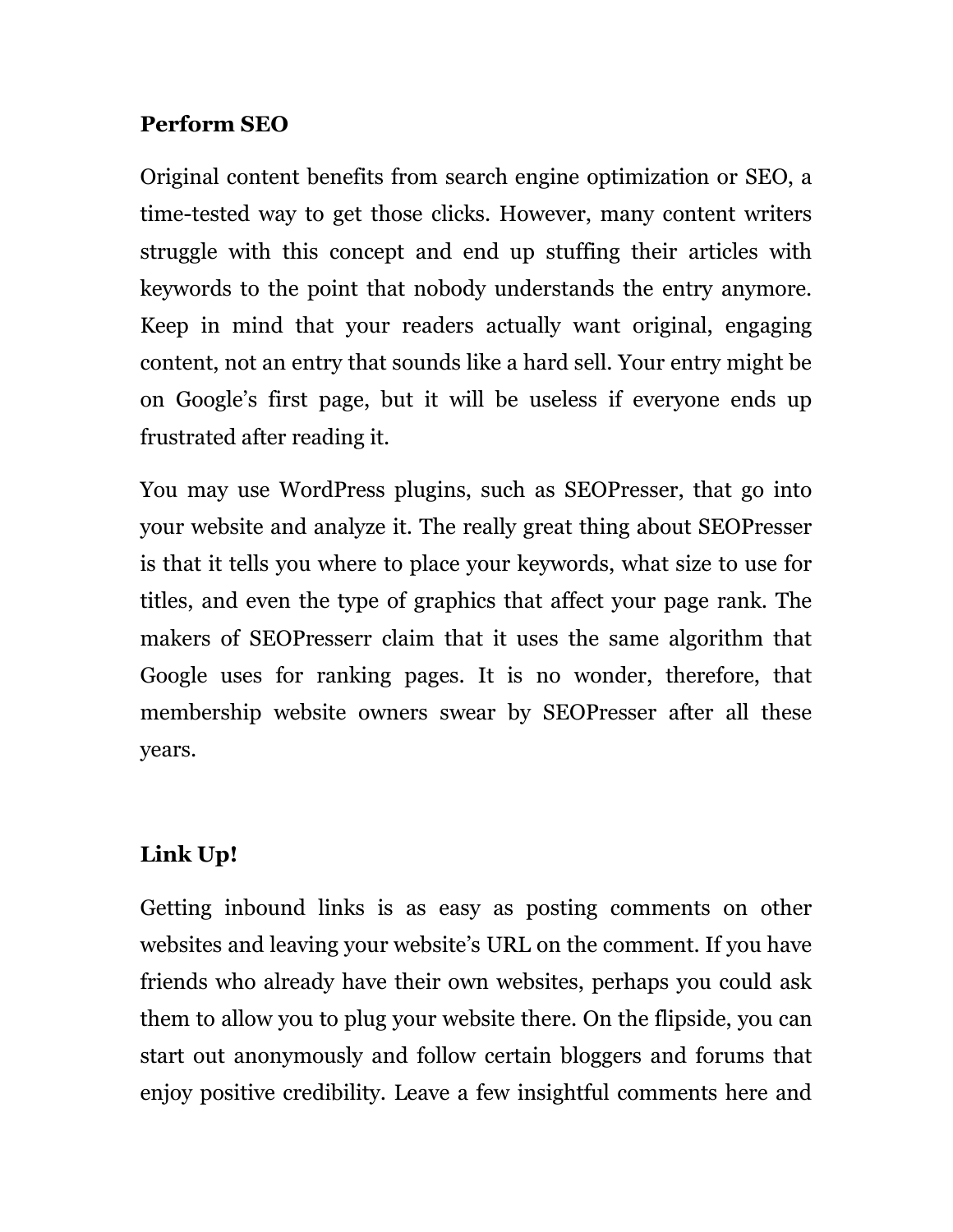there, develop your relationships with them, and you will see your page rank rise gradually.

However, you need to be picky about where you put leave your links. Google does not really account for the quantity of the links you leave behind; it is the quality that matters most. Many startup website owners are tempted to take a link wherever they can get it, but it is more important that you post in websites that have some relevance to your passion, and where you are more likely to get curious viewers.

**Remember, you have to write for the reader, not for Google. Producing original content is the way to go, and if you have good original content, readers will come back for more.**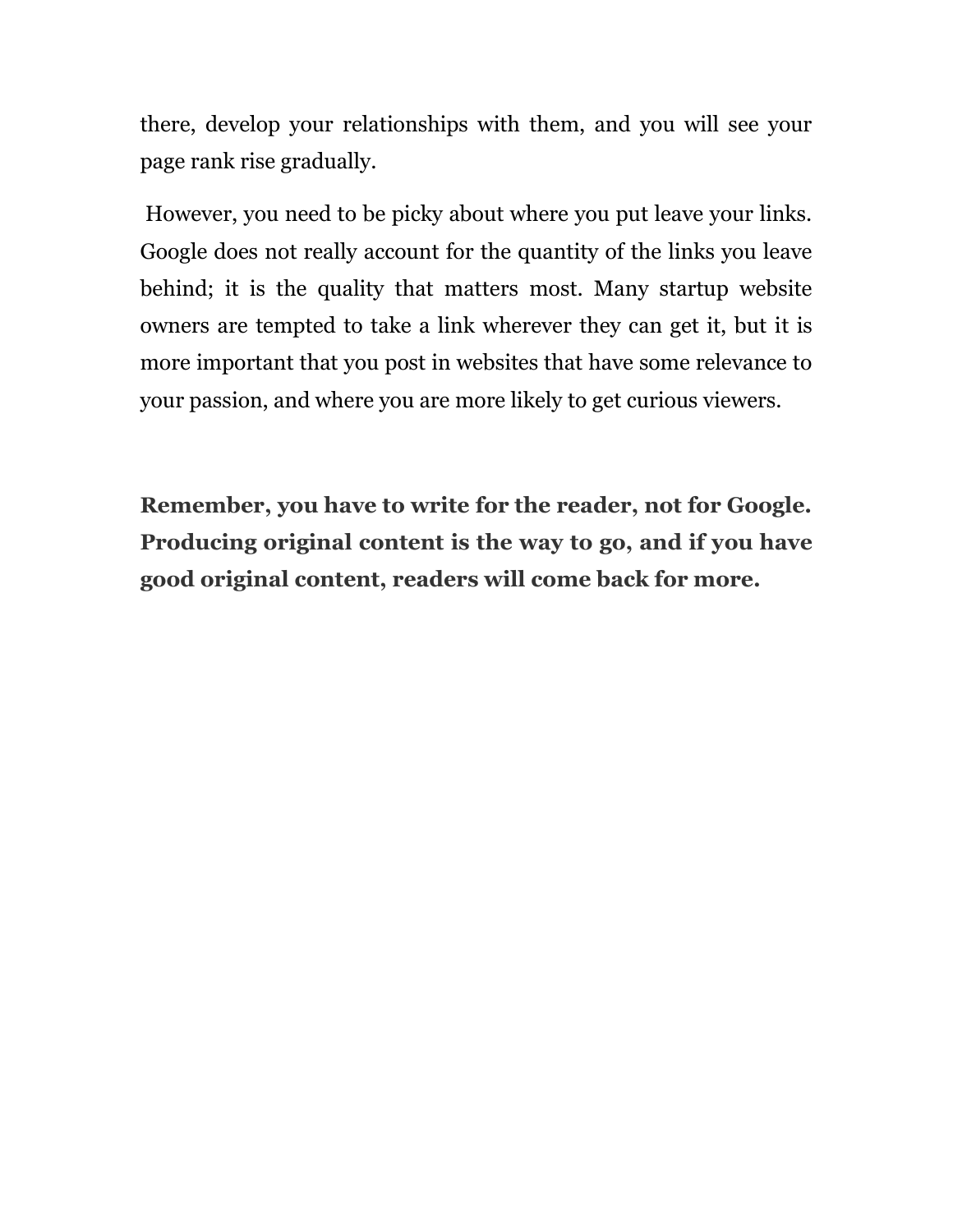# Chapter 9: Tips For Selling Off The Site

You may want to sell your website for the following reasons:

- You or a loved one need money to deal with an emergency;
- You have no more time or passion for the website;
- New laws and taxes make it harder for you to earn off the website.

Your reason for selling the domain name or website could affect where and how you sell it, and plays a part in determining how much you could get out of the transaction.

### **I Need to Dispose of my Website Quick**

The quickest way to make a sale is, of course, via eBay. Of course, being eBay, you are more likely to encounter bidders who will not offer you a substantial amount. Generally, this is the fastest way to get money in a hurry.

### **Safety First**

Try engaging the services of a reputable website marketplace such as websitebroker.com or websiteproperties.com. Many other domain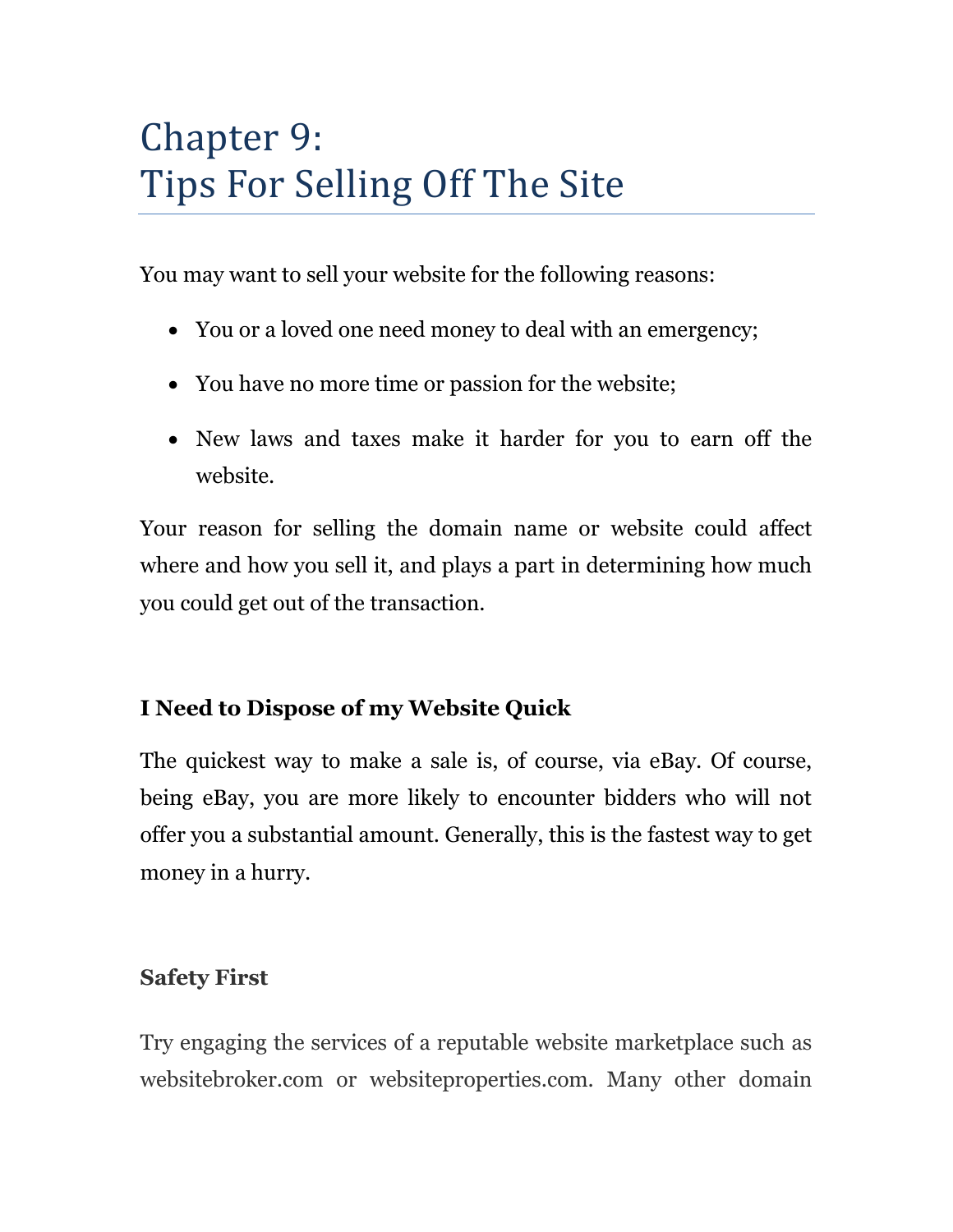marketplaces charge high fees for low sales, or are too full of spam that buyers avoid them altogether. Check their Better Business Bureau rating as well (websitebroker.com carries an A- rating).

The world's largest domain trade website, sedo.com, brings together sellers and buyers and works on escrow, meaning the cash is held by a third party until the buying party is sure that all of his or her requirements are satisfied. Sedo.com does get a commission from the sale, but ensures that control over your website and your buyer's money go to where they're supposed to go. It might not bring you fast money, but Sedo has a sterling reputation as the top domain name marketplace.

Websiteproperties.com, on the other hand, specializes in Internet businesses, which is good if you actually offer physical goods or services.

Just make sure that you read the fine print before putting up a listing on any website marketplace.

#### **Self-Advertise**

If you already have a loyal following, you can let members know that your website is for sale by putting a banner announcing its availability. You may also provide your contact details in case someone comes along and decides the investment is worth it. Again, it isn't the fastest way to get the website sold, but you can screen potential buyers.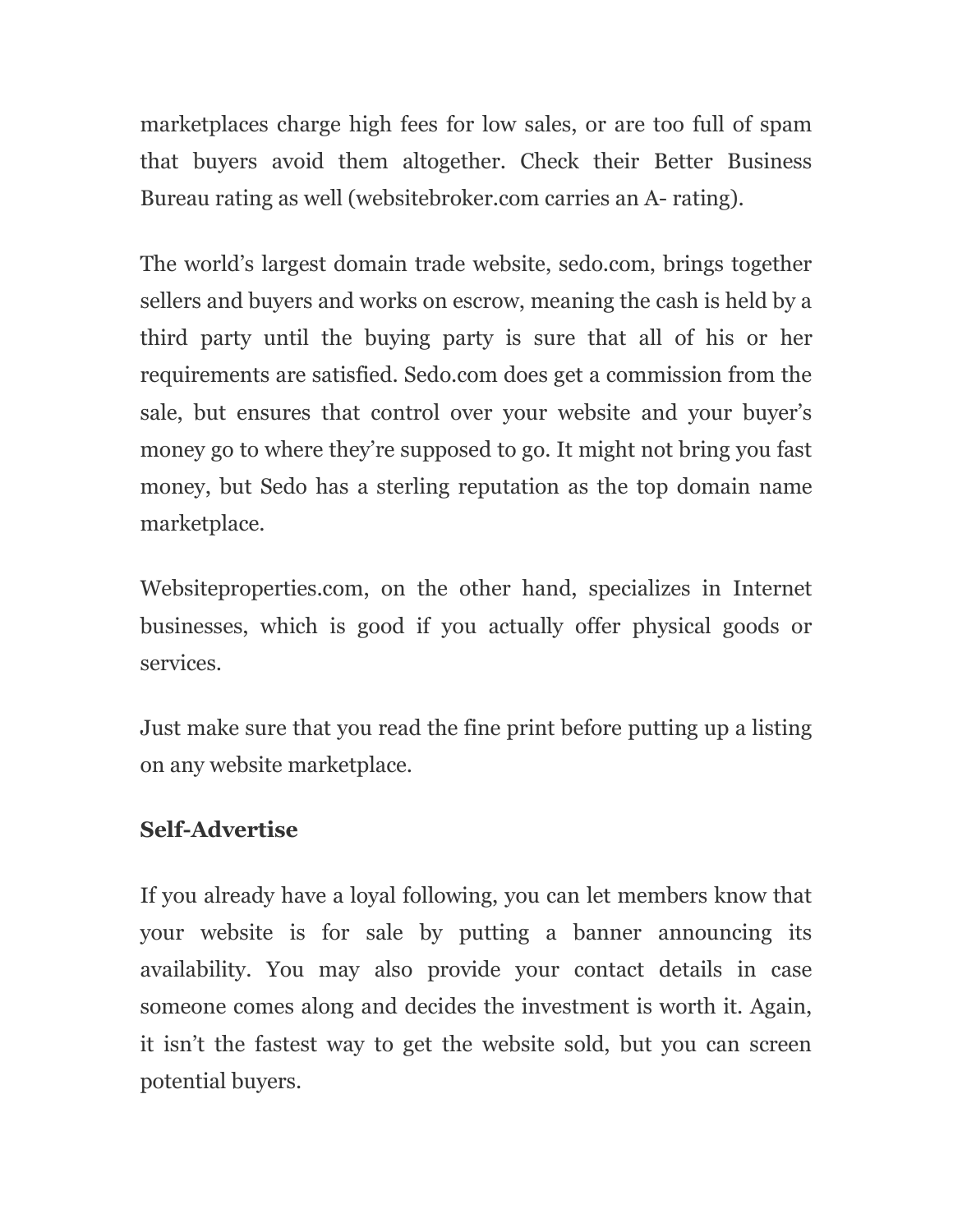Should you decide to include your contact details, put a business phone number, not your personal number. You may also get a Google Voice or Skype account free of charge. Make sure that you respond right away to serious requests.

You have the right to withhold any information from people that you don't think are serious enough about buying. Offer information, such as income of traffic, only to serious prospects. Consider selling your website and domain name separately – someone might actually have more interest in your domain than in your content or membership.

#### **What To Do When You Find A Buyer**

The common-sense rules of sales and purchases also apply to websites. First, draft a contract that states the sale's terms and conditions. It is better to be transparent about the condition of your website, such as any bugs that need to be weeded out, download speed issues, or problems with attracting traffic. This will absolve you from any responsibilities that come with selling potentially defective goods. Should you wish not to disclose anything, state in your contract that your buyer will agree to accept your website in its present condition, and that the sale cannot be reversed

Once the ink is dry on the contract, make sure you have received payment before you turn over the control of the website and the domain name. You cannot retrieve your DNS information once you've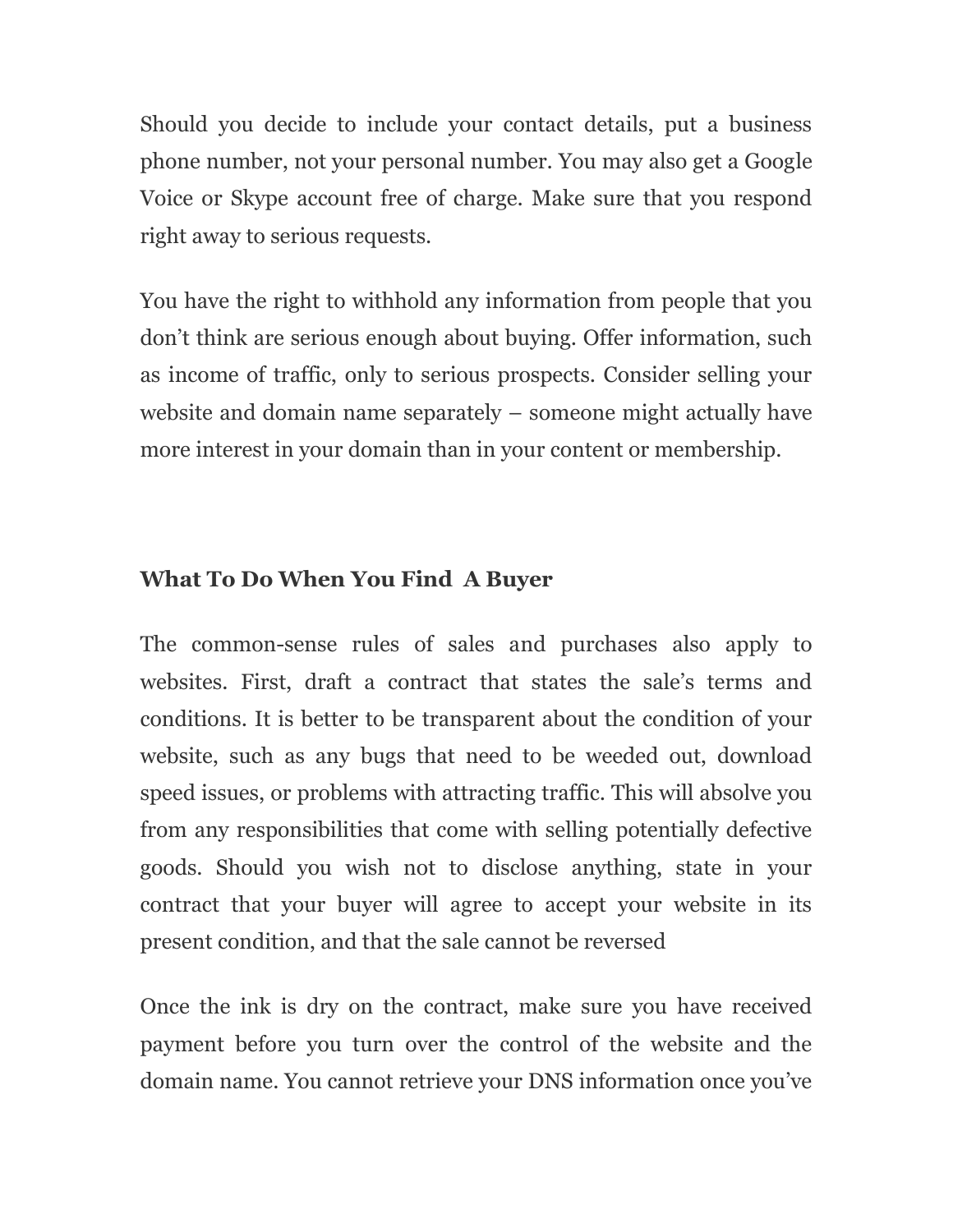sent it to the new owner. As with all purchases involving large sums, engage the services of an attorney or third-party service that does sales on an escrow basis.

The hardest part of selling a website is letting go of it. If you have invested a lot of emotion and passion in it, and have a devoted following among members, remember that it is purely a business. Keep the urge to check up on it to yourself and distance yourself from the website, so that it won't be painful for you to see it in its new condition.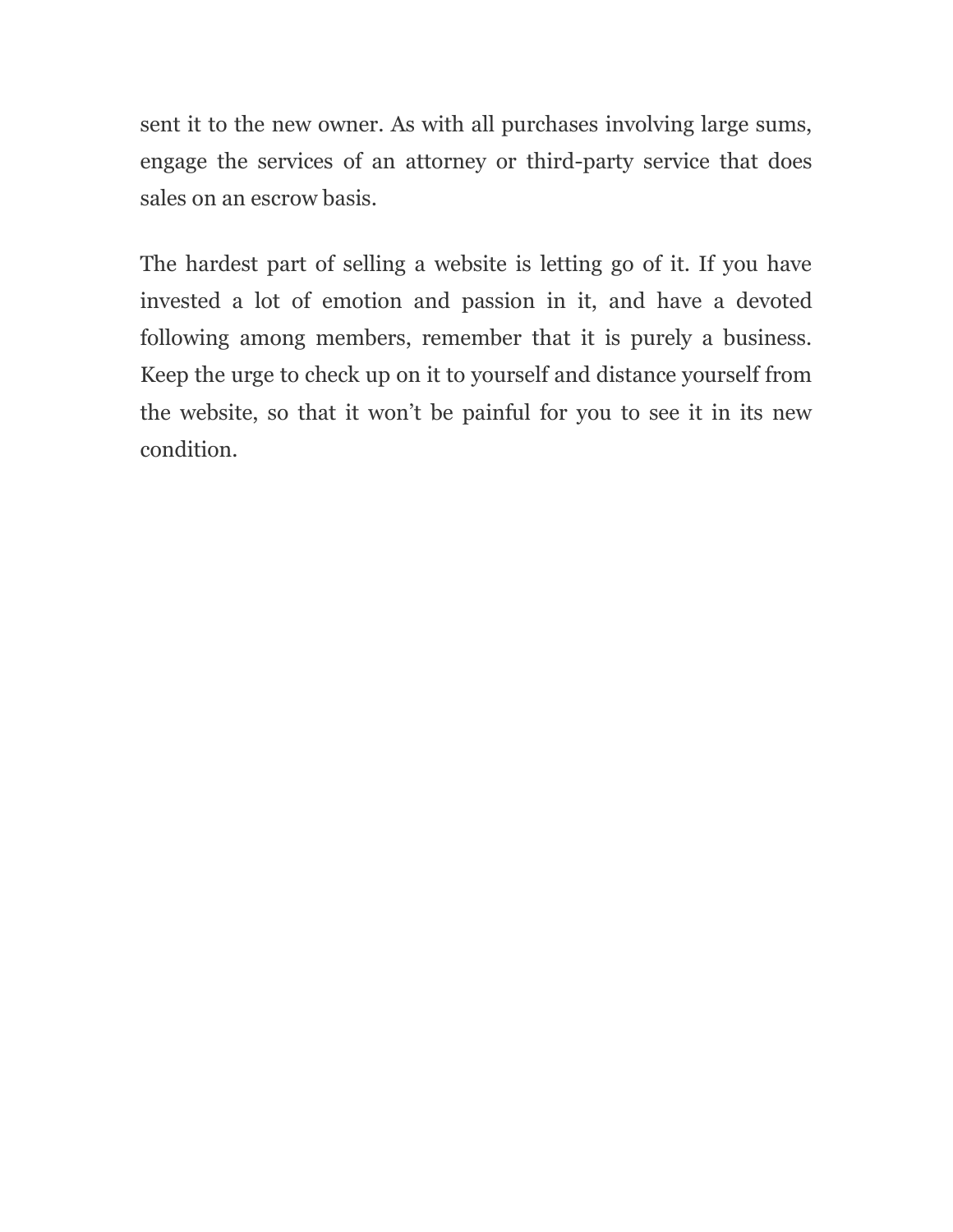## Chapter 10: Conclusion

Membership websites might seem easy to set up, and they are indeed easier to set up than regular, real-life businesses. They draw upon referrals from members and search engines to keep the growth – and revenue – coming in.

What most people don't know is that successful owners of membership sites put a lot of thought and investment into their businesses. While these sites are driven by a passion for a particular theme or topic, the owners are also passionate about attracting new members and generating income.

Membership websites earn in a variety of ways. For starters, the revenue coming in from registration fees is almost constant; in fact, growth may be exponential thanks to referrals and word of mouth. Other membership websites draw revenue from the sale of products, affiliate marketing, and teaching and consulting. The last is especially important, mainly because the Internet keeps on evolving, and the best consultants find a way to adapt to the times and flourish with change.

This is also where business skills come into play. As with all other forms of business, membership websites have target markets, and specific niches within those markets that they seek to penetrate. Many have failed by trying to become a jack of all trades and a master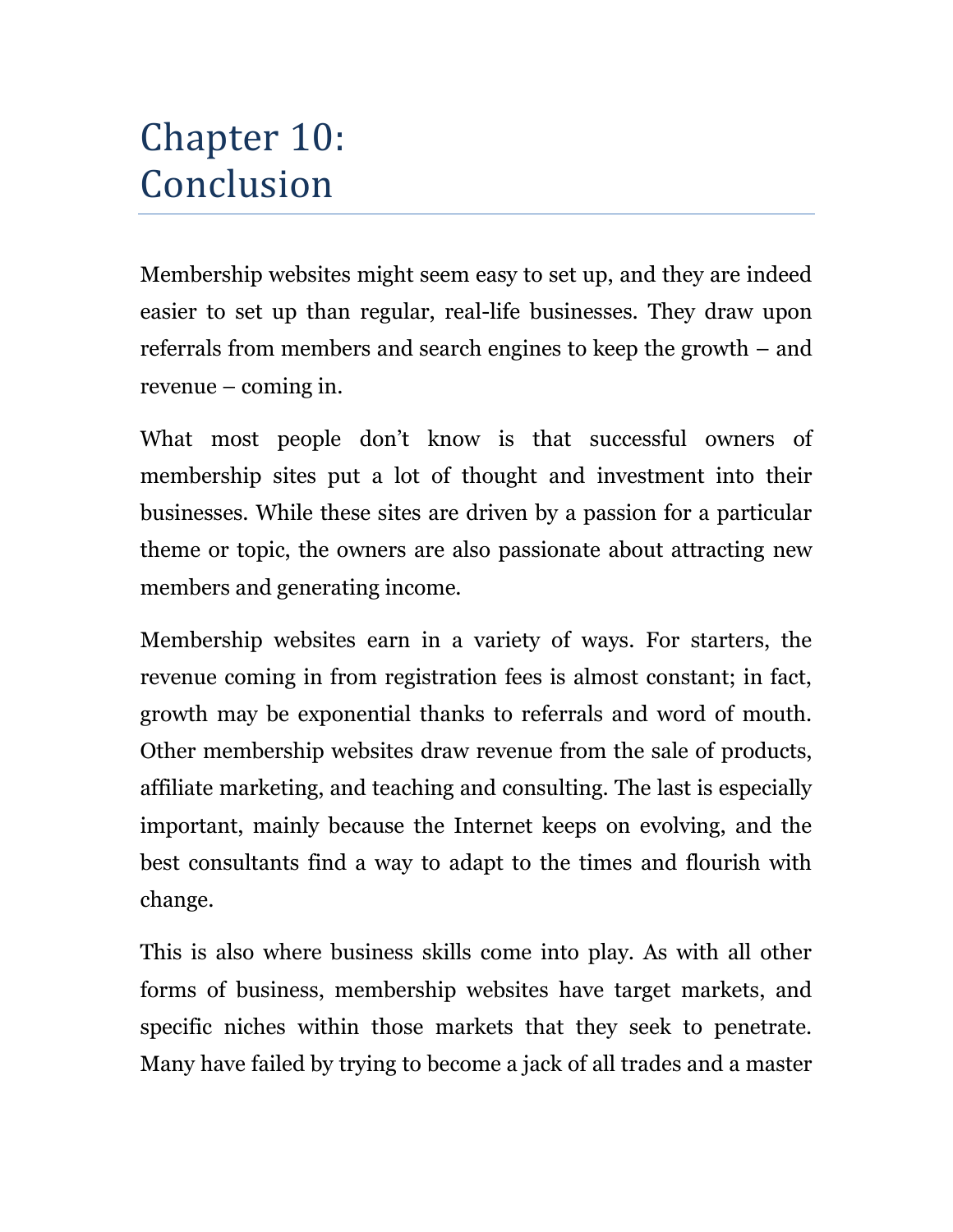of none; the best approach is always to start small and expand as the demand grows.

It appears that the secret to success also lies in people skills and content, things that even the most advanced technology cannot create out of thin air. For instance, while people use search engine optimization to drive up page ranks in search results, the key to good content is to write for the reader, not for Google. Good content is timely, easy to relate to, and is equally easy to understand. One has to write interesting content that captures the attention of the member, stimulates his or her mind, and sparks a healthy discussion between the member and others who have read it.

The best membership websites run on content management systems that allow for restrictions, news aggregation, moderation of posts, and content dripping. This does not need to be complicated: some of the more successful member websites run on basic platforms such as WordPress, supplemented by plugins that allow for better security and convenience. There are others who prefer platforms that are categorized by their robustness, ease of use, and added features. Some are free of charge; some may be acquired for a fee. It all comes down to choosing the ideal plugin or software that suits the size and scope of the membership website.

In the same vein, membership management is important to ensure the success of a website. This requires plugins or software that manages members' profiles, the posts or forums they are allowed to access, and their payment status. Most member websites restrict certain content to those who have paid a certain amount for premium